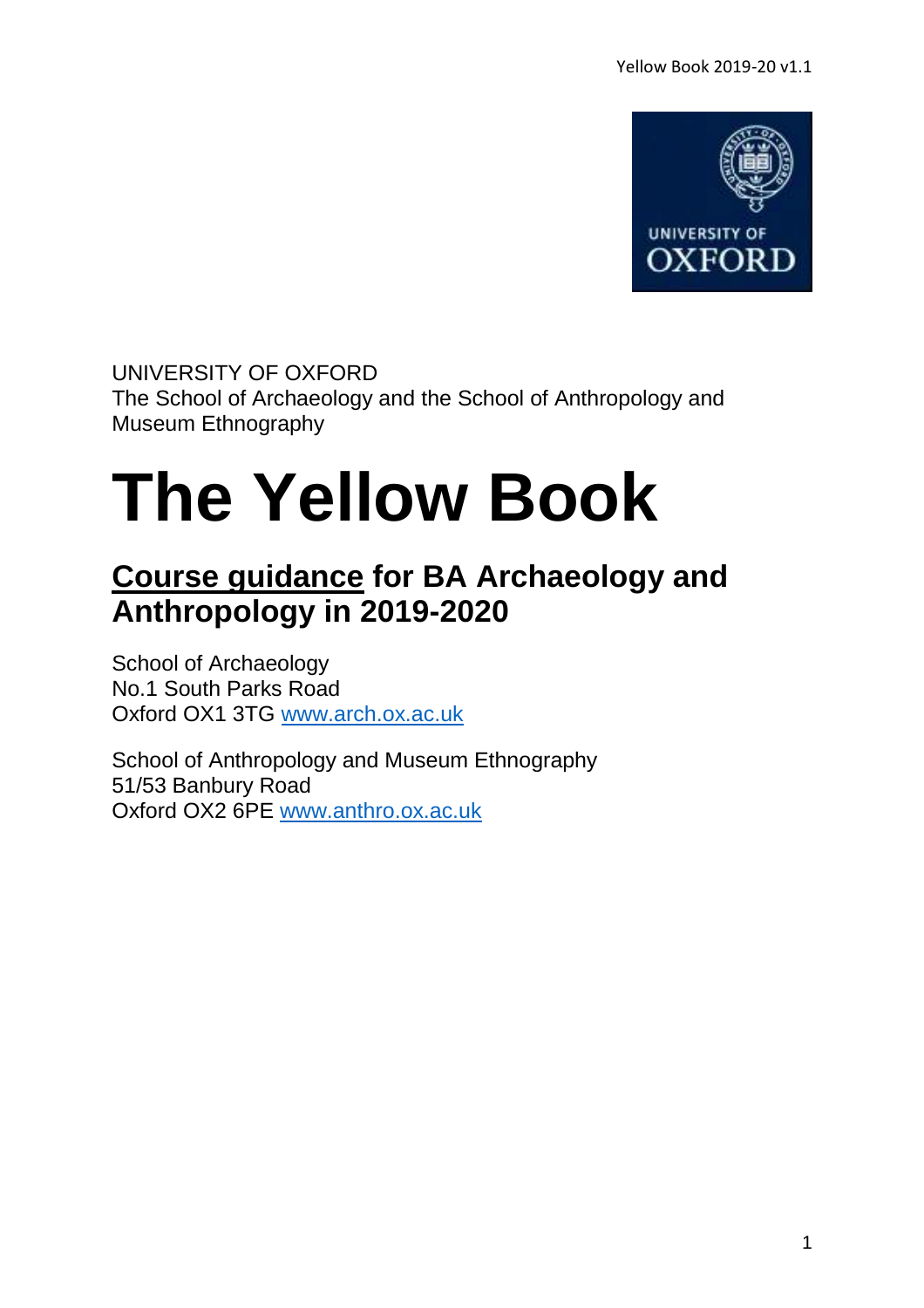#### Dear Students

As the Heads of the School for Archaeology and the School of Anthropology and Museum Ethnography (SAME), it is our pleasure to congratulate and welcome you as the newest members of our dynamic community here within the University of Oxford. We hope that the next three years will be fulfilling and enjoyable.

You have chosen to study human cultures, past and present. Our two disciplines are fundamental to gaining an understanding of who we humans are. Our BA programme in Archaeology and Anthropology is unusual in the way it combines both subjects throughout the course, offering a comprehensive and broad guide to the richness and diversity of human cultural experience through space and time. Six institutions at Oxford are involved: the Institutes of Archaeology and of Social and Cultural Anthropology, the Research Laboratory for Archaeology and the History of Art, the Ashmolean Museum, the Pitt Rivers Museum, and the Oxford University Museum of Natural History. If you haven't visited any of the museums yet, don't worry, you'll be taking lessons and practical sessions in them throughout the course and you may even get to work as an intern in one.

Whilst studying with us you will also take advantage of Oxford's world-leading libraries—the Bodleian, the Sackler, the Balfour and Tylor Libraries, and of course your college libraries. But it's not all reading! At the end of your first year the world is your oyster as you undertake your own four-week archaeological or anthropological project (subject to approval, of course!).

The 'Yellow Book' provides information and guidance for the course. Its sister publication the 'Green Book' details the course syllabus. If you have any questions our administrative and academic staff are ready to hear from you and look forward to supporting you throughout your degree.

We wish you all the best in your studies, and for your time at Oxford!

*Elizabeth Ewart* ABogaard

Dr Elizabeth Ewart (Head of School - SAME) and Prof. Amy Bogaard (Head of School - School of Archaeology)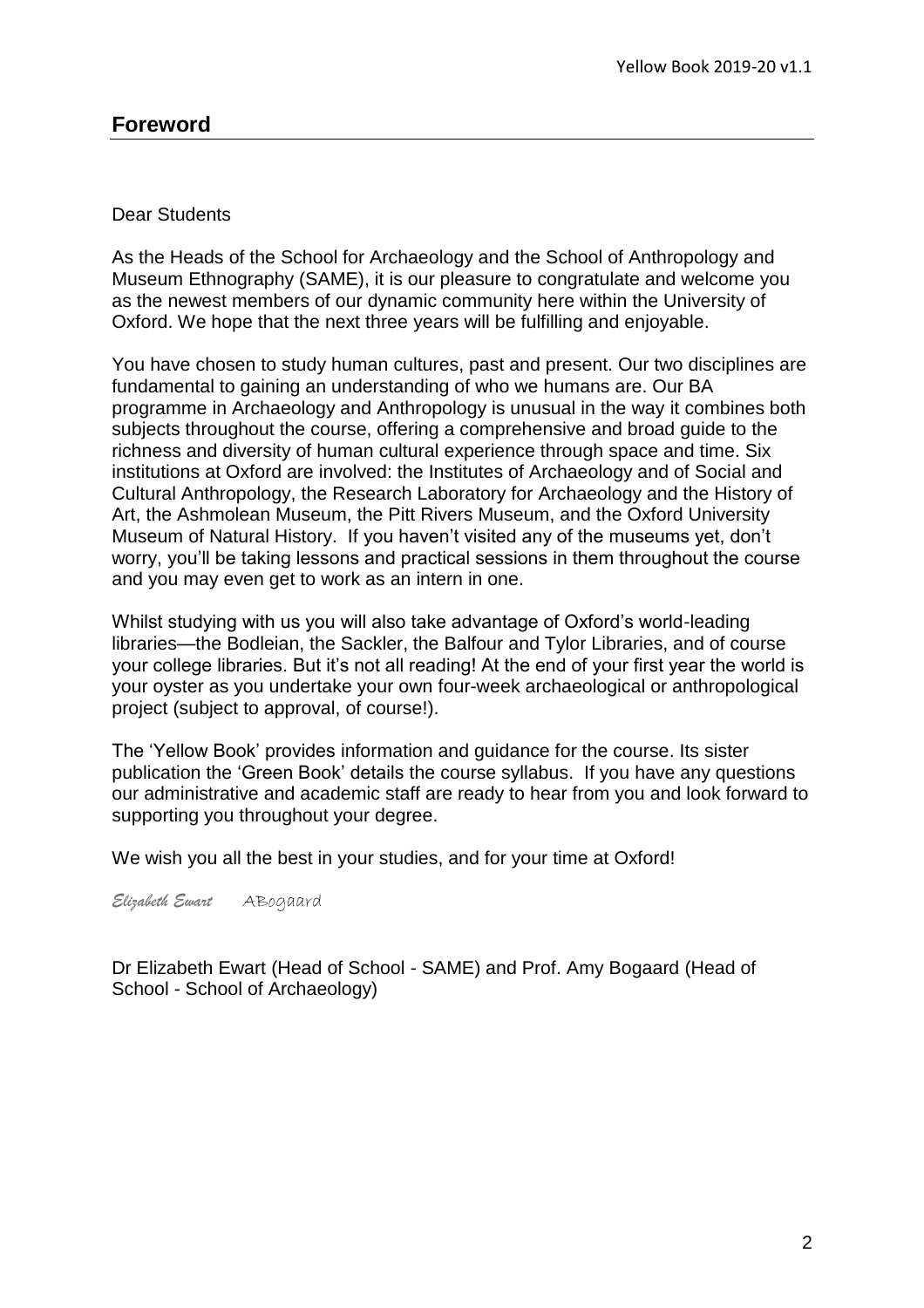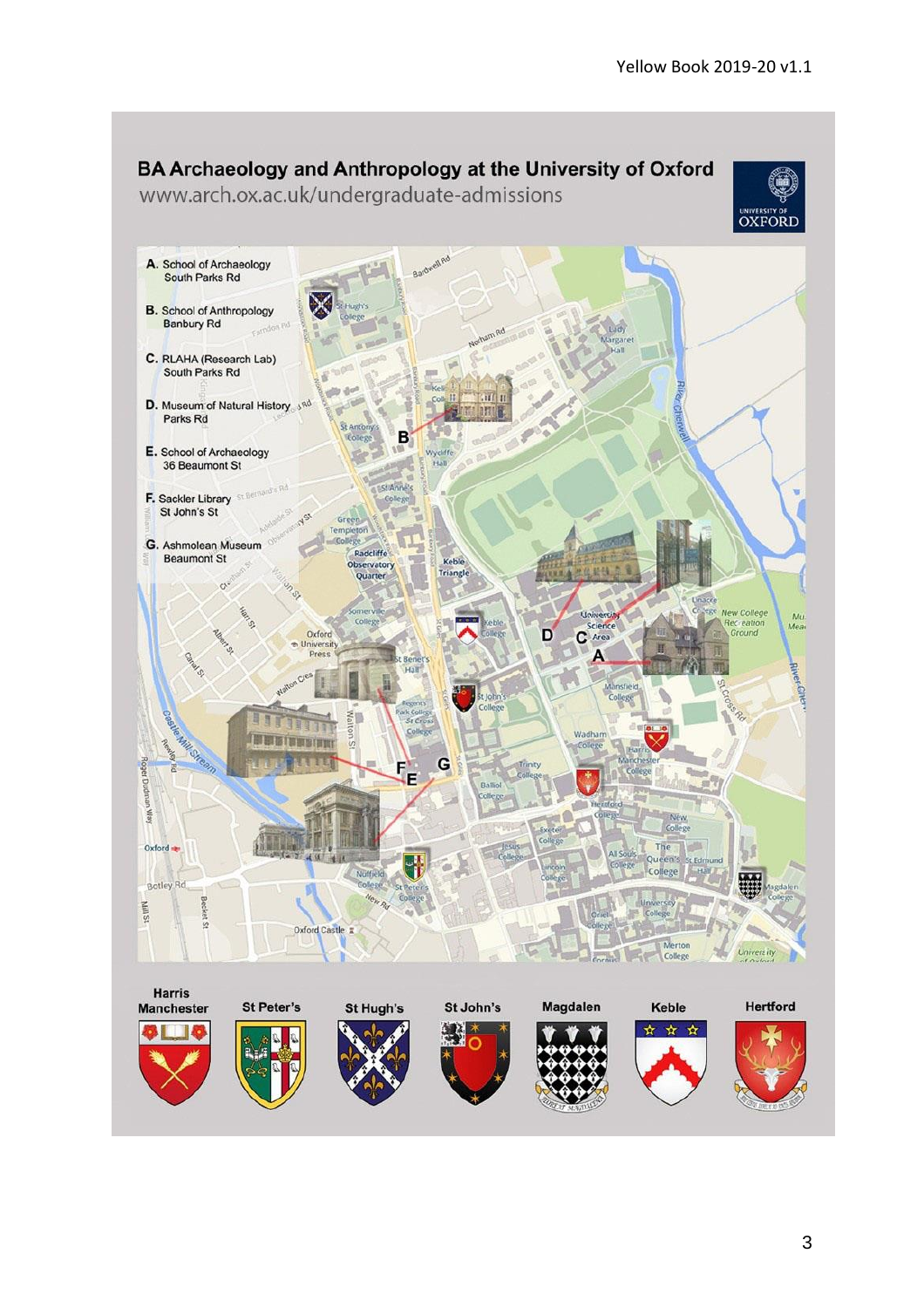## **Dates of Full Terms**

Michaelmas: 2019: Sunday 13 October – Saturday 7 December 2019

Hilary 2020: Sunday 19 January – Saturday 14 March 2020

Trinity 2020: Sunday 26 April – Saturday 20 June 2020

## **Disclaimer**

This is a guide for the convenience of students and staff. The definitive record of the course regulations can be found in the *Examination Regulations (*[http://www.admin.ox.ac.uk/examregs/\)](http://www.admin.ox.ac.uk/examregs/). Should there be, or appear to be, any conflict between statements in this handbook and the *Examination Regulations* then the latter shall prevail.

Although the information in this handbook is accurate at the time of publication, aspects of the programme and of department practice may be subject to modification and revision. The University reserves the right to modify the programme in unforeseen circumstances, or where the process of academic development and feedback from students, quality assurance processes or external sources, such as professional bodies, requires a change to be made. In such circumstances, revised information will be issued.

## **Data Protection Act 1998**

<span id="page-3-0"></span>You should have received from your College a statement regarding student personal data, including a declaration for you to sign indicating your acceptance of that statement. Please contact your College's Data Protection Officer if you have not. Further information on the Act can be obtained at [www.admin.ox.ac.uk/councilsec/dp/index.shtml.](http://www.admin.ox.ac.uk/councilsec/dp/index.shtml)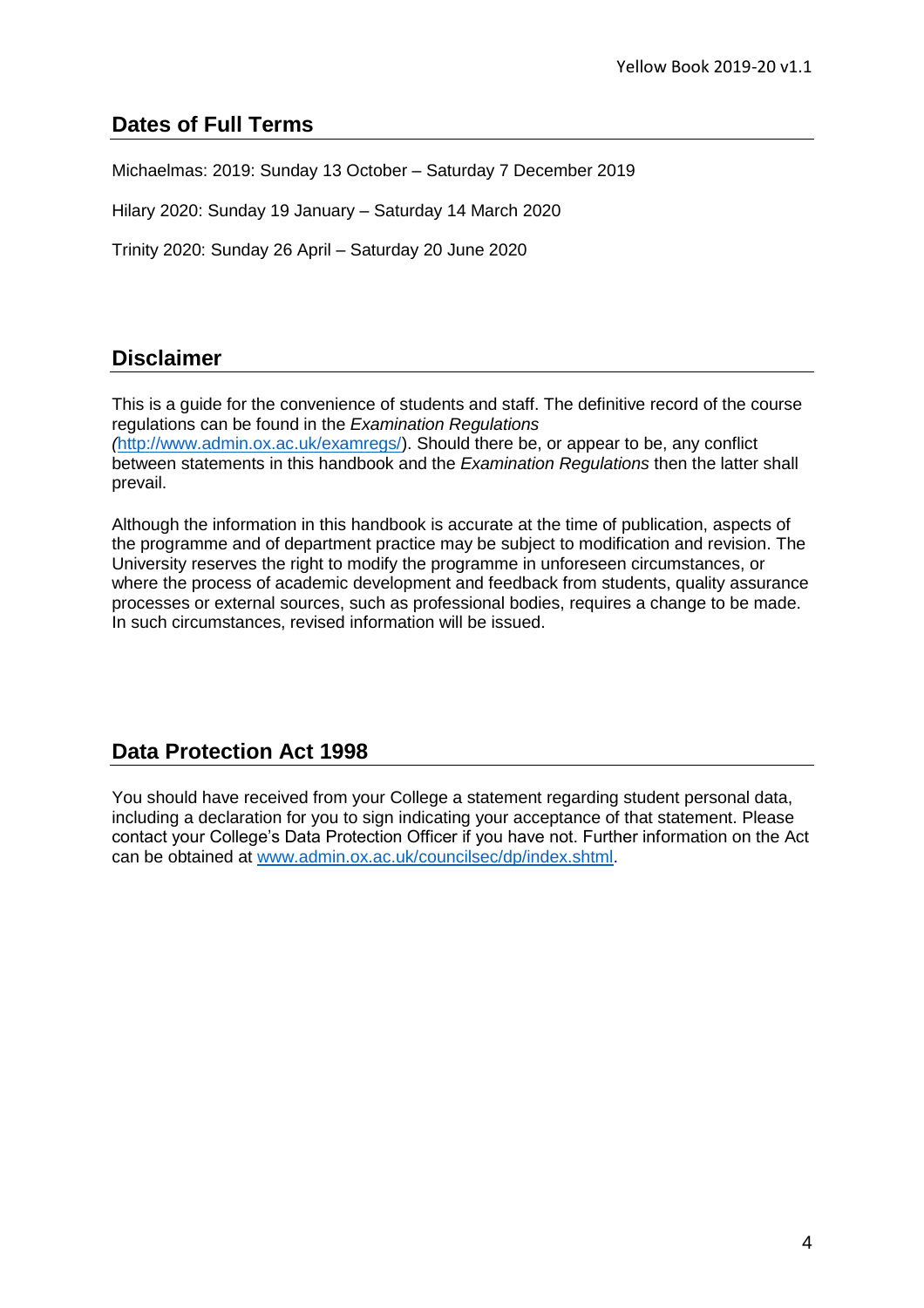## **Contents**

Foreword; Dates of Full Terms; Disclaimer; Data Protection Act 1998

- 1. [Useful contacts](#page-5-0)
- 2. [Useful links](#page-5-1)
- 3. [Key dates/deadlines](#page-6-0)
- 4. [Course Overview](#page-7-0)
- 5. [Organisation of teaching and learning](#page-8-0)
	- 5.1. [Your Tutor](#page-9-0)
	- 5.2. [Course Co-ordinators](#page-10-0)
	- 5.3. [Lectures](#page-11-0)
	- 5.4. [Tutorials](#page-10-1)
	- 5.5. [Practical Classes](#page-11-1)
	- 5.6. [Fieldwork](#page-12-0)
- 6. [Dissertation](#page-14-0)
	- 6.1. [An ideal timetable](#page-14-1)
	- 6.2. [Guidelines for writing](#page-15-0)
	- 6.3. [Dissertation Format Guidelines](#page-17-0)
- 7. [Exams](#page-19-0)
	- 7.1. [Exam conventions](#page-20-0)
	- 7.2. [Examination entry](#page-20-1)
	- 7.3. [Examination dates & Past Exam Papers](#page-20-2)
	- 7.4. [Sitting your exam](#page-20-3)
	- 7.5. [External examiner and examiner reports](#page-20-4)
	- 7.6. [Academic Transcripts](#page-19-0)
	- 7.7. [Guidance on Examinations](#page-21-0)
- 8. [Fieldwork](#page-24-0)
	- [8.1. Finding fieldwork](#page-24-1)
	- [8.2. Risk Assessments and Travel Insurance](#page-24-2)
- 9. [Plagiarism](#page-26-0)
- 10. [Audio Recording of Lectures](#page-27-0)
- 11. [Equality and Diversity Unit](#page-28-0)
- 12. [Student representation](#page-29-0)
- 13. [Complaints and academic appeals](#page-30-0)
- 14. [Work Experience and Career Development](#page-31-0)
- 15.[Weblearn](#page-32-0)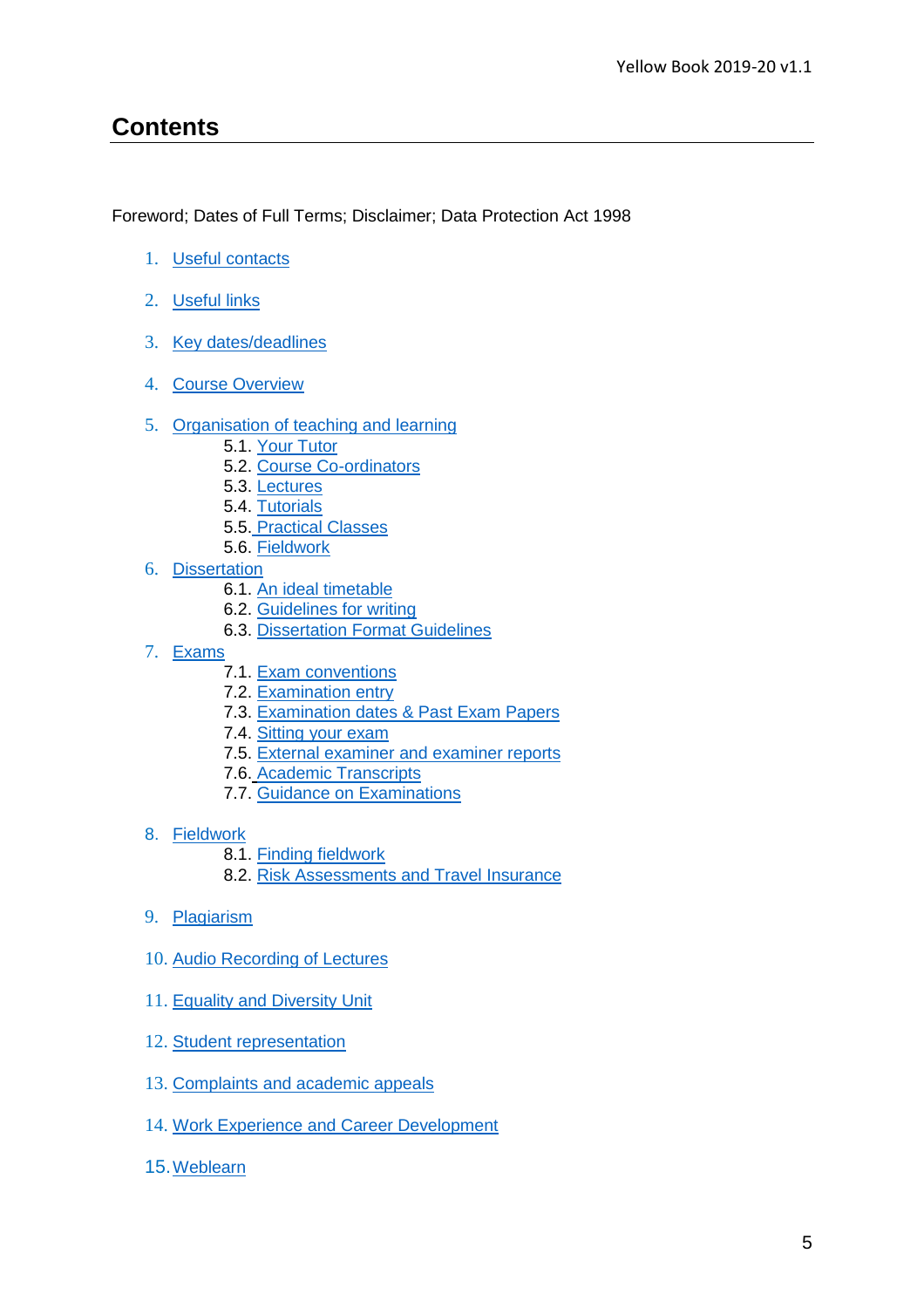## <span id="page-5-0"></span>**1.Useful Contacts**

#### **Course Administration**

- Undergraduate Course Administrator Robyn Mason (School of Archaeology) [ugsupport@arch.ox.ac.uk](mailto:ugsupport@arch.ox.ac.uk) 01865 (2)78121
- Undergraduate Representative (2019-20) Elspeth Vowles (St John's College)
- Chair of Standing Committee for Archaeology and Anthropology Prof. Peter Mitchell (St Hugh's College and School of Archaeology)

#### **Other useful contacts:**

| Bodleian Main Desk - reader.services@bodleian.ox.ac.uk                                          | (2)77162 |
|-------------------------------------------------------------------------------------------------|----------|
| Archaeology and Tylor Anthropology Librarian - Helen Worrell<br>helen.worrell@bodleian.ox.ac.uk | (2)74582 |
| Balfour Librarian (Pitt Rivers) - Mark Dickerson                                                | (2)70939 |
| <b>Tylor Library Assistant - Martin Pevsner</b><br>anthropology-enquiries@bodleian.ox.ac.uk     | (2)74671 |
| Oxford University Computing Services - contact@it.ox.ac.uk                                      | (2)73200 |
| Oxford Student Union - enquiries@ousu.org                                                       | (2)88452 |



<span id="page-5-1"></span>**Q: Are you on our undergraduate [Facebook page?](https://www.facebook.com/groups/926669227477402/) Search for 'BA Arch & Anth at Oxford' or follow us on Twitter & Instagram [@School\_of\_arch]**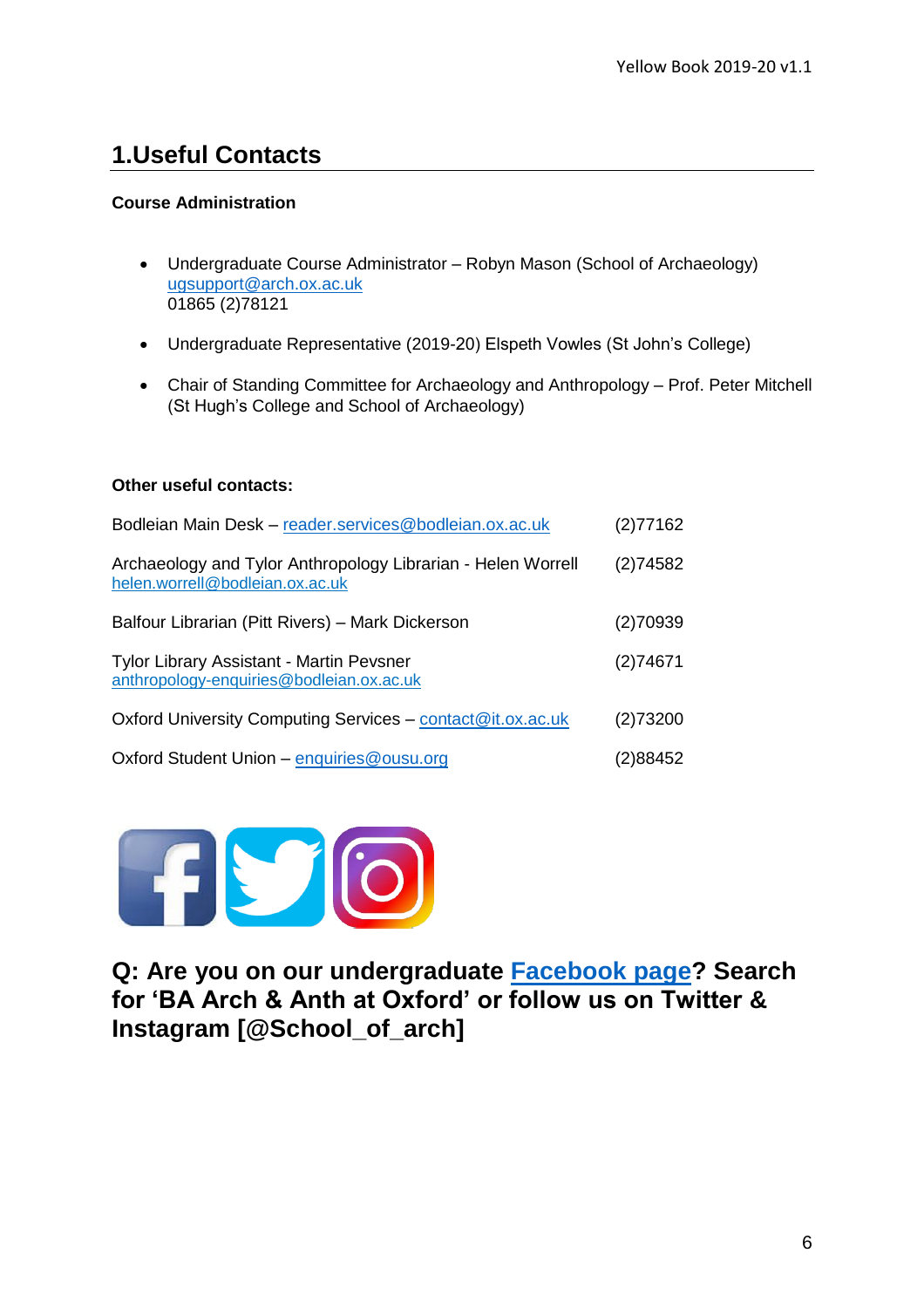## **2.Useful Links**

School of Archaeology: [www.arch.ox.ac.uk](http://www.arch.ox.ac.uk/)

School of Anthropology and Museum Ethnography: [www.anthro.ox.ac.uk](http://www.anthro.ox.ac.uk/)

Weblearn:<https://weblearn.ox.ac.uk/portal/site/:socsci:archinst>

Term timetables:<http://www.arch.ox.ac.uk/lecture-list.html>

Green Book and Yellow Book online versions: <https://www.arch.ox.ac.uk/course-structure>

Oxford University Archaeological Society: <https://sites.google.com/site/ouarchaeologicalsociety/>

Oxford University Anthropological Society: [http://www.anthro.ox.ac.uk/current](http://www.anthro.ox.ac.uk/current-students/oxford-university-anthropological-society)[students/oxford-university-anthropological-society](http://www.anthro.ox.ac.uk/current-students/oxford-university-anthropological-society)

Oxford University's Society for Lesbian. Gay, Bisexual, Transgender and Queer People: [http://www.oxlgbtq.org.uk](http://www.oxlgbtq.org.uk/)

Oxford University Nightline: [http://oxfordnightline.org](http://oxfordnightline.org/)

Student Advice Service: [www.ousu.org/advice](http://www.ousu.org/advice)

Oxford University Travel Insurance:<https://www.admin.ox.ac.uk/finance/insurance/travel/>

Oxford University Counselling:<https://www.ox.ac.uk/students/welfare/counselling?wssl=1>

Oxford University Career Service: [www.careers.ox.ac.uk](http://www.careers.ox.ac.uk/)

Oxford University Disability Advisory Service: [www.ox.ac.uk/students/welfare/disability](http://www.ox.ac.uk/students/welfare/disability)

Oxford University International Student Orientation Programme: [www.ox.ac.uk/students/new/international](http://www.ox.ac.uk/students/new/international)

IT Learning Programme:<http://courses.it.ox.ac.uk/>

Oxford University Sports: [www.sport.ox.ac.uk](http://www.sport.ox.ac.uk/)

Oxford University Dramatic Society: [www.ouds.org](http://www.ouds.org/)

<span id="page-6-0"></span>Oxford University Music Society:<http://oums.org/>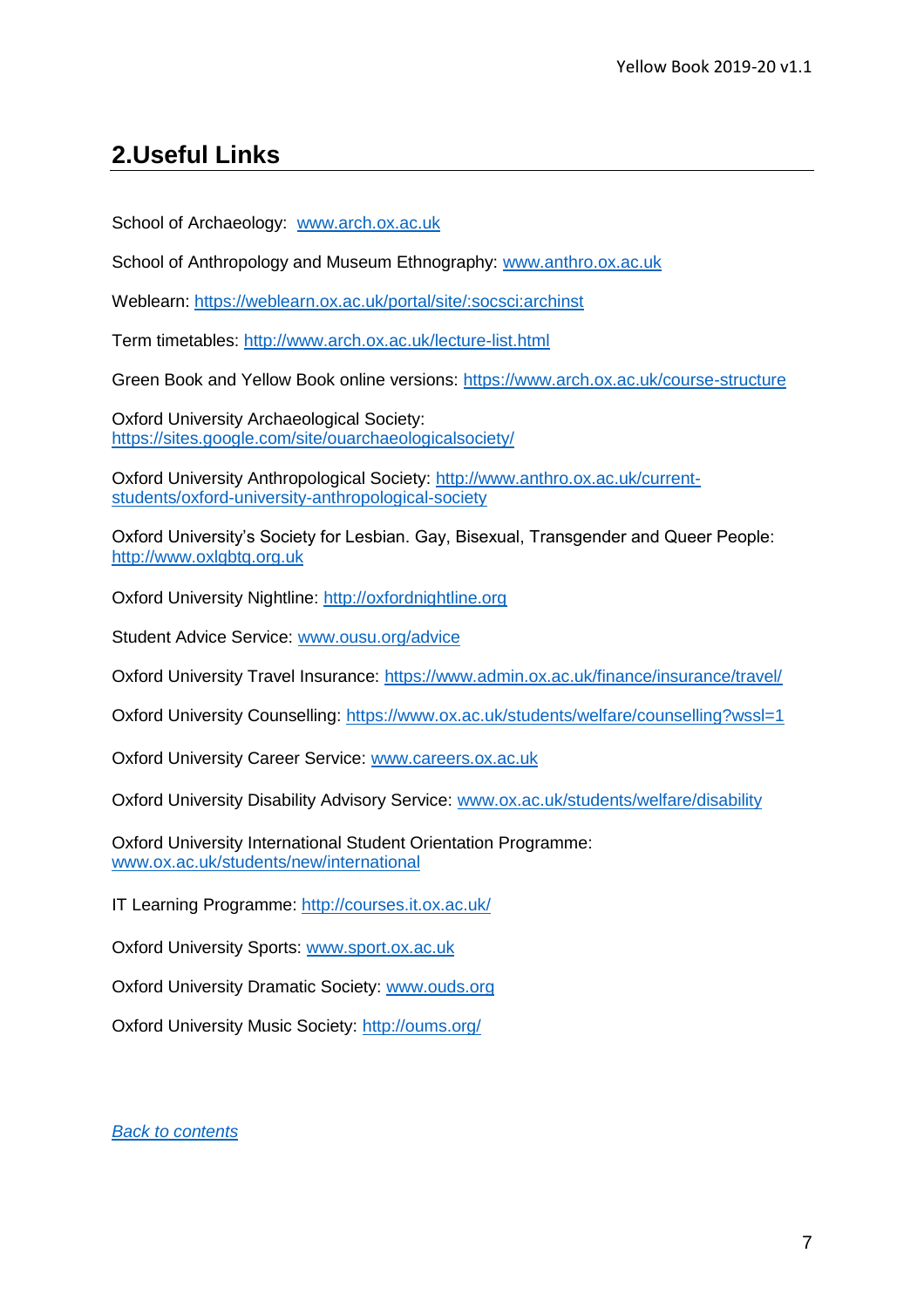# **3. Key Dates and Deadlines**

<span id="page-7-0"></span>

| <b>Michaelmas Term</b> |                       |                                                                                                                                                |                      |                  |  |
|------------------------|-----------------------|------------------------------------------------------------------------------------------------------------------------------------------------|----------------------|------------------|--|
| <b>Week</b>            | Year                  |                                                                                                                                                | <b>Deadline item</b> |                  |  |
| <b>Dissertation</b>    |                       |                                                                                                                                                | <b>Options</b>       | <b>Fieldwork</b> |  |
| MT <sub>0</sub>        | 1 <sup>st</sup> years | Induction day and evening reception (Friday)                                                                                                   |                      |                  |  |
| MT <sub>1</sub>        | $2nd$ years           | Induction meeting for the FHS with DoUGs, (Friday)                                                                                             |                      |                  |  |
| MT <sub>3</sub>        | $2nd$ years           | One day fieldtrip to Uffington and the Ridgeway (Saturday 2 <sup>nd</sup> Nov)                                                                 |                      |                  |  |
| <b>MT 1 to 4</b>       | $2nd$ years           | Students hold preliminary discussions with their CT as to their dissertation topic                                                             |                      |                  |  |
| MT <sub>6</sub>        | 3rd years             | Submit dissertation title, topic summary and supervisor name to<br>ugsupport@arch.ox.ac.uk for final approval by the Board of Examiners        |                      |                  |  |
| MT 7                   | $2nd$ years           | Dissertation Briefing Meeting (Friday)                                                                                                         |                      |                  |  |
| MT 8                   | $2nd$ years           | Submit Fieldwork Report and Fieldwork Attendance Certificate to tutor                                                                          |                      |                  |  |
| MT <sub>8</sub> or 9   | 3 <sup>rd</sup> years | Submit a full first draft of their dissertation to their supervisor                                                                            |                      |                  |  |
| <b>Hilary Term</b>     |                       |                                                                                                                                                |                      |                  |  |
| HT <sub>1</sub>        | 3rd years             | Dissertation Presentation day (Monday 20 <sup>th</sup> January)                                                                                |                      |                  |  |
| <b>HT2</b>             | 1 <sup>st</sup> years | Fieldwork Conference (Friday)                                                                                                                  |                      |                  |  |
| <b>HT 1 to 4</b>       | 1 <sup>st</sup> years | Students discuss with CT proposed Fieldwork Project(s) to take place in the<br>Long Vacation after the 1 <sup>st</sup> year of study.          |                      |                  |  |
|                        |                       | Fieldwork Risk Assessment & Insurance Applications must be submitted<br>by Friday week 4 TT                                                    |                      |                  |  |
| HT <sub>9</sub>        | 1st & 2nd<br>years    | Discuss with your CT which options you might like to take. Refer to the Green<br>Book and the 'Options GRID' spreadsheet.                      |                      |                  |  |
| HT <sub>9</sub>        | $1st$ years           | Students must submit their <b>Fieldwork Project Proposal</b> to UG Support by<br>midday, Friday for approval by the Standing Committee         |                      |                  |  |
| HT <sub>9</sub>        | 3rd years             | Submit two copies of their dissertation to the Chairman of Examiners, Honour<br>School of Archaeology and Anthropology by midday, Friday       |                      |                  |  |
| <b>Trinity Term</b>    |                       |                                                                                                                                                |                      |                  |  |
| TT <sub>0</sub>        | 2 <sup>nd</sup> years | Students submit their dissertation proposal (online form) by Wed                                                                               |                      |                  |  |
| TT 2 to 4              | 1st & 2nd<br>years    | Option choosing window opens & closes. Submit your option paper choices to<br>your CT by midday, Friday week 4                                 |                      |                  |  |
| TT <sub>4</sub>        | 1st & 2nd<br>years    | Submit their signed and completed Fieldwork and/or Dissertation Risk<br>Assessments for their summer fieldwork projects to ugsupport by Friday |                      |                  |  |
| <b>TT 5 &amp; 6</b>    | 3rd years             | <b>Final Honour School Exams</b>                                                                                                               |                      |                  |  |
| TT <sub>8</sub>        | 3rd years             | Honour School reception for finalists, Friday 4pm                                                                                              |                      |                  |  |
| TT <sub>9</sub>        | $1st$ years           | <b>Honour Moderations Exams</b>                                                                                                                |                      |                  |  |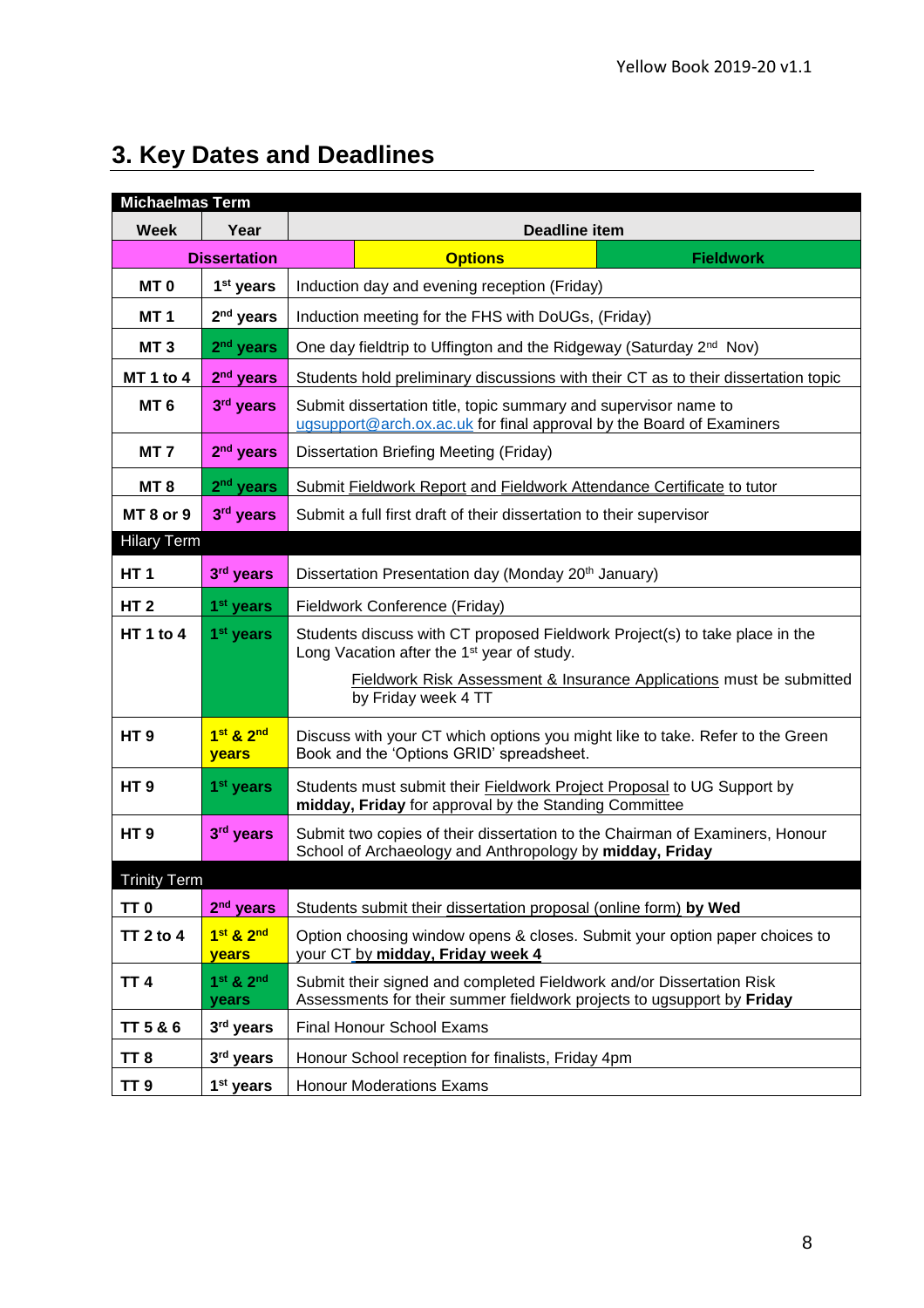## **4. Course Overview**

Students reading BA Archaeology and Anthropology undertake 4 core papers in their first year. While some relevant aspects of the Honour School may have been covered in subjects studied at school the Honour Moderations course (Mods) taken in the first year offers a broad introduction which assumes no prior knowledge of the constituent disciplines. These subjects are examined in Trinity Term of the first year by four three-hour papers of three questions each. The first Long Vacation includes a period of fieldwork.

The second and third years are occupied in preparation for four core papers and three option papers of the Final Honour School (FHS), and the writing of a 15,000-word dissertation on a subject approved by the Standing Committee.

The FHS continues the principle of balancing detailed knowledge of particular periods and areas (or scientific topics), which are explored as option subjects. Students choose three option subjects, either anthropological or archaeological, to study in their second and third years.

These together with four core papers are examined in Trinity Term of the third year.

#### **Core papers:**

#### **Honour Moderations (1st year)**

Paper 1. Introduction to World Archaeology Paper 2. Introduction to Anthropological Theory Paper 3. Perspectives on Human Evolution Paper 4. The Nature of Archaeological and Anthropological Enquiry

#### **Final Honour School (2nd and 3rd years)**

Paper 1. Social Analysis and Interpretation Paper 2. Cultural Representations, Beliefs and Practices Paper 3. Landscape and Ecology Paper 4. Urbanism and Society

<span id="page-8-0"></span>*For more information about each paper and option, etc. please refer to the Green Book***.**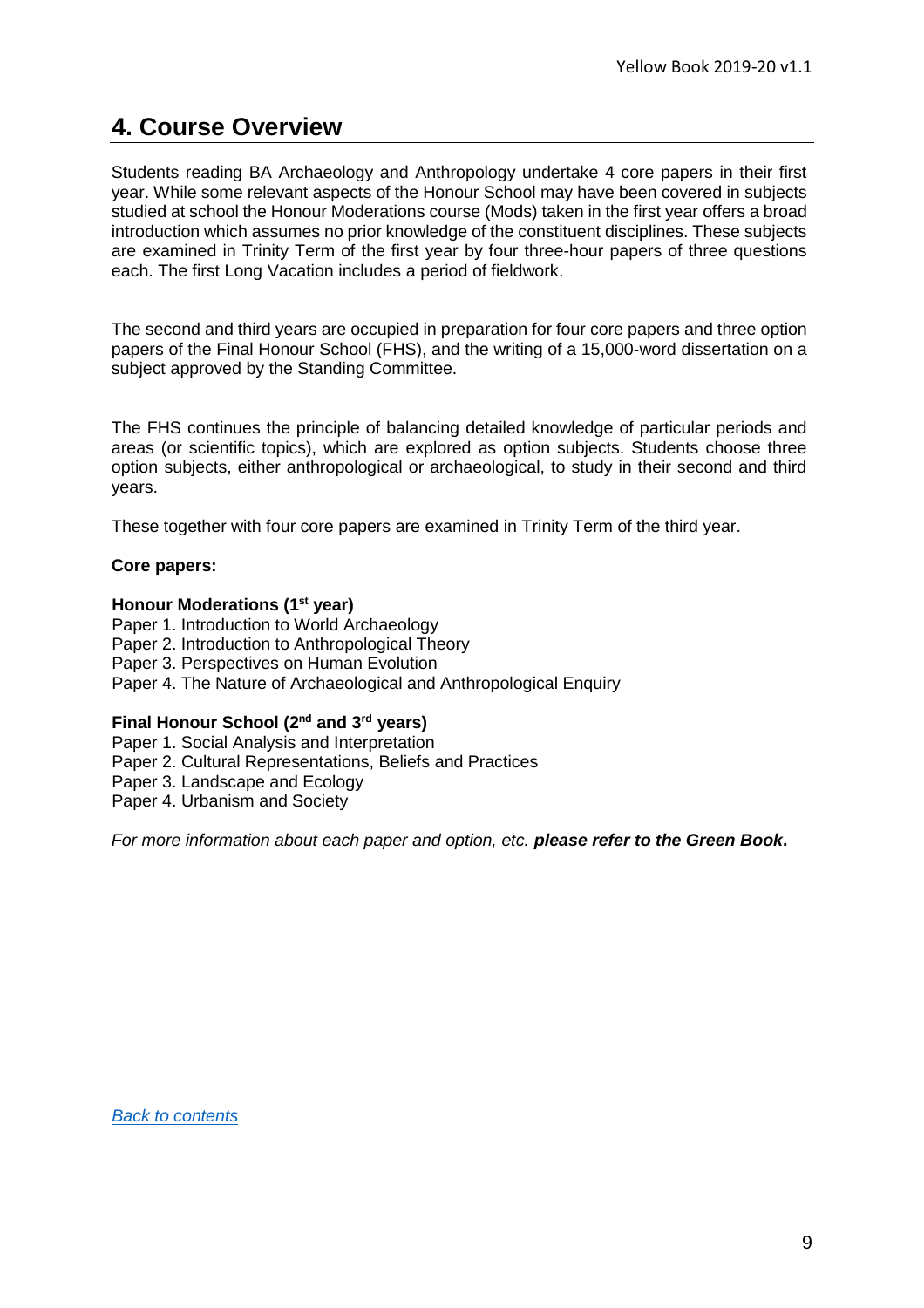## **5. Organisation of Teaching and Learning**

## <span id="page-9-0"></span>**5.1. Your College Tutor**

You will meet your college tutor (or one of them) during the first few days of your course. They will have made arrangements for your tutorials and the various classes you will be taking, and will discuss with you the options which you might choose and your timetable for studying them. When you have concerns or doubts, particularly if they are of an academic nature, your tutor will normally be the first person to consult: you should not hesitate to do this **and you should normally do this with regard to any academic matter before approaching anyone else.**

The college tutor is in sole charge of the teaching of any undergraduate reading Archaeology and Anthropology in his or her college and that includes:

- arranging all the tutorials the student needs
- helping the student to find a suitable fieldwork project
- helping the student to choose their three option papers for the FHS
- helping the student to devise a suitable dissertation topic
- ensuring that students submit their fieldwork proposals, fieldwork report, slate of options and dissertation topic at the required time.

It will probably be a rule of your College that you call on College Tutors at the beginning of each term to arrange tuition, and at the end of term to arrange vacation reading and next term's subjects. In any case it would be wise to pay such calls, if necessary, on your own initiative. Colleges have different rules about when term 'begins'. The official start is Sunday of First Week of Full Term, but you will certainly be expected back before then, and you should try to ensure that by the Sunday you know who your tutors for the term will be, have met or corresponded with them, and have been set work and assigned tutorial times by them.

Most Colleges have a system of feedback whereby you can comment on your tutorials (including your own performance within them) and your tutors: this is normally done by a written questionnaire, though the format varies considerably. Please do use these questionnaires: confidentiality can always be assured if you wish, and comments (even if made anonymously) are extremely useful both to the College and to the tutors themselves. If you come to feel that you need a change of tutor, don't just do nothing, but take the problem to someone else in your College – your College Tutor (if he or she is not the individual in question), your JCR Academic Representative, your Senior Tutor, the Women's Adviser, the Chaplain, or even the Head of College, if necessary. Such problems are rare, but most arise from a personality-clash that has proved intractable. However, since in a university of Oxford's size there are likely to be alternative tutors for nearly all your subjects, there's no point in putting up with a relationship which is impeding your academic progress. In these circumstances you can usually expect a change, but not necessarily to the particular tutor whom you would prefer.

At the end of each term you can expect formal reports on your work, either alone with your College Tutor, or with the Head of College, perhaps in the presence of your Tutors. These are intended to be two-way exchanges: if you have concerns about your work or your tuition, do not hesitate to say so.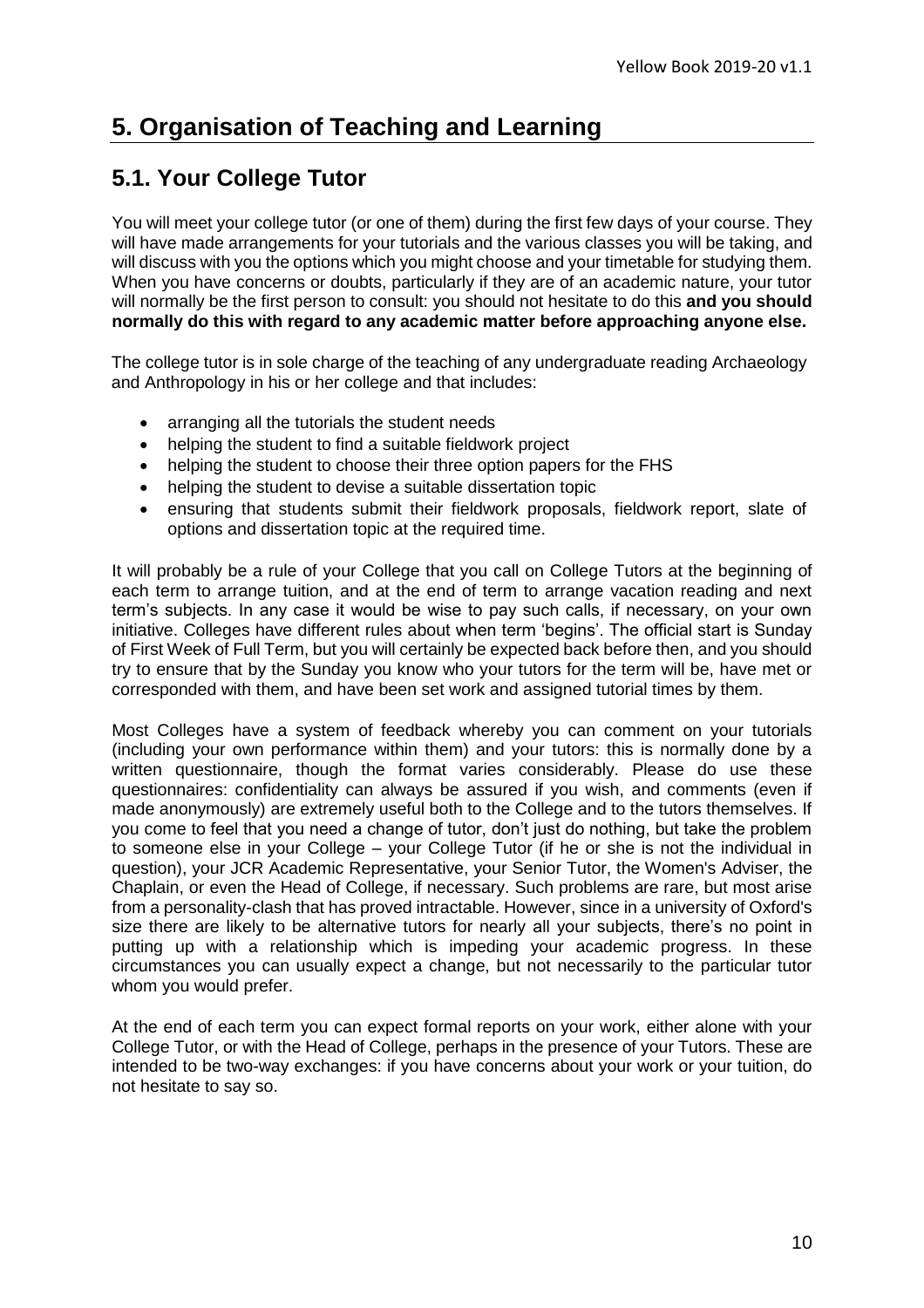## <span id="page-10-0"></span>**5.2. Course Co-ordinators**

The Course co-ordinator manages all aspects of an individual course or paper including:

- 1. the syllabus and lecture programme
- 2. the list of proposed tutorial topics (though these are for guidance only and individual tutors may vary what is suggested) and the course bibliography
- 3. arranging for the lectures for the course to be given (negotiating with all lecturers involved, booking rooms, and sorting out timings that do not clash with other classes)
- 4. providing tutors for their paper with relevant documentation

If tutors or students have any queries about a particular course these should be made to the course co-ordinator, and the course co-ordinator should be ready to advise on, for example, who might appropriately tutor a given student for the course. If the course needs tutorials to be given by more than one type of specialist, in some special order, or at some specific time of the year, it is the responsibility of the course co-ordinator to ensure that college tutors are informed of this.

The course co-ordinator should annually, in consultation with those lecturing for the course and also those giving tutorials for the course, revise *The Green Book* entry i.e. syllabus, scheme of lectures, list of proposed tutorial topics and course bibliography. All proposed revisions should be notified to Undergraduate Administrator of the School of Archaeology in the first instance through the [ugsupport@arch.ox.ac.uk.](mailto:ugsupport@arch.ox.ac.uk)

The course co-ordinator will supply lists of tutorial topics and, if requested, sample examination questions to the examiners. After Trinity Term the Undergraduate Administrator will circulate a draft of the Green Book for the coming academic year. It is the responsibility of course co-ordinators to check this draft, ensure that it represents accurately their intentions for the course, make sure that all lecturers involved are aware well in advance of exactly when they are to perform, book all appropriate lecture rooms, and answer any specific queries which the Administrator may raise.

In the cases of timetabling clashes it is the course co-ordinator's responsibility to liaise with the other course co-ordinator involved and resolve the clash.

## <span id="page-10-1"></span>**5.3. Tutorials and Collections**

In addition to lectures, which you are strongly advised to attend, the other main focus of teaching throughout your time in Oxford will be tutorials. A tutorial is a meeting between the tutor and no more than 3 students. Larger groups are defined as a **class**.

Throughout Mods and FHS, undergraduates should normally receive 12 tutorials a term (i.e. the equivalent of one and a half papers). These should ideally be spaced to give **3 tutorials a fortnight**, rather than 4 in the first half of term and 8 in the second half of term. The only exceptions to this are likely to be in Trinity Term of a student's first year (when 8 only should be offered to allow time for revision for Mods), and either the Michaelmas or the Hilary Terms of the third year, when only 8 tutorials (or the equivalent in seminars) should normally be given to allow time for work on the dissertation.

**A tutorial is interactive.** The more you bring to a tutorial or class, the more you will gain from it. Tutorials are an opportunity for you to raise the issues and ask the questions which are troubling you, and to try out your own ideas in discussion with someone of greater experience; classes are an opportunity to explore issues together, and to get used to general discussion.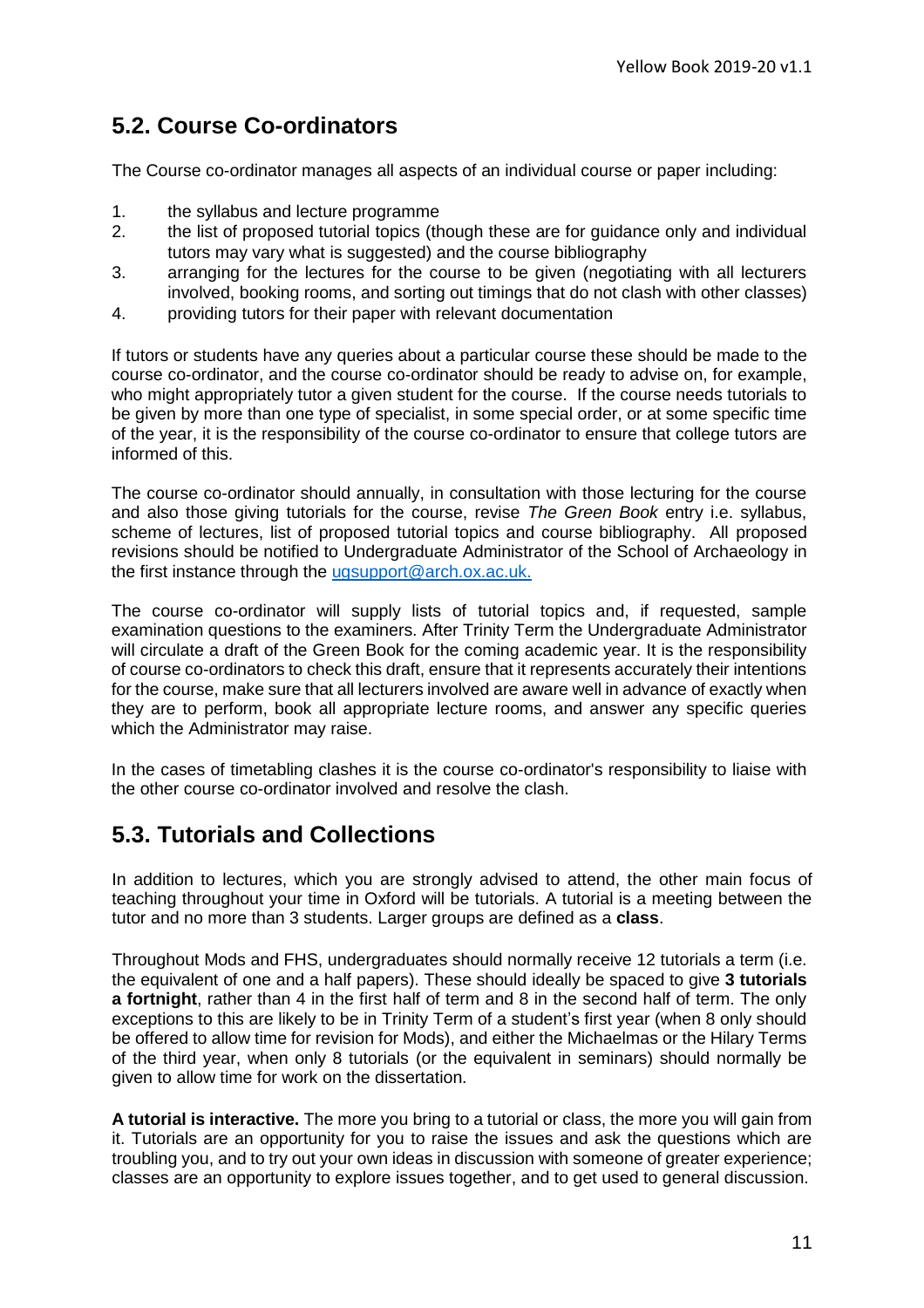For most tutorials, and for many classes, you will be asked to produce written work, and a good deal of your time will be spent writing and preparing essays on topics suggested by your tutors. They will normally direct you towards some secondary reading.

Most Colleges set at least one '**collection**', i.e. a practice examination paper, at the beginning of each term; many set two, and some expect a vacation essay as well, particularly in the Long Vacation. Collections will sometimes be on a subject studied in the previous term, sometimes on the reading which you will have covered over the vacation.

There is tremendous variety in the ways that tutors approach tutorials, and that is a strength of the system. Given this variety, do not worry if your peers in other Colleges seem to be doing things differently for any given paper; your own College Tutor knows how best to prepare you for your course and examinations.

Your tutors will give you regular feedback in the form of comments on your work. It is reasonable to expect written comments on any work a tutor takes in; but it is rare for tutors to put marks on written work, except for collections. If you are left uncertain about the general quality of your work, do not hesitate to ask.

## <span id="page-11-0"></span>**5.4. Lectures (timetables, format & feedback)**

An archaeology and anthropology lecture list is published each term, covering all the lectures in Mods and Finals, on the School of Archaeology webpage at <https://archit.web.ox.ac.uk/lecture-list>

Lectures do not always coincide with the term in which you are writing essays on that subject. Important lectures may come a term or two before your tutorials; in this case you should read in advance the texts which are being lectured on, even if that reading has to be in translation.

Each term the Undergraduate Student Representative (UG Rep) for the degree will encourage you to share your feedback about the course and papers with them at meetings in week 3 or via their email. The UG Rep shares this feedback with the Standing Committee for the degree, once in MT and HT, and twice in TT. Finalists will also be invited to attend an 'Exit Interview' with members of the Committee in Week 7 of TT. You are encouraged to provide feedback since this helps the School too and is also for the benefit of future students.

Lectures aim to provide a broad overview of fact and theory by experts in particular areas. While tutorials allow students to pursue special issues in greater depth and to develop their own views, together with skills in writing and argumentation, it is impossible to benefit fully from them — or to do well in examinations — without the broader perspectives offered by lectures.

## <span id="page-11-1"></span>**5.5. Practical classes**

Archaeology and many aspects of anthropology involve an appreciation of objects and scientific samples. The course also involves a number of practical skills concerning scientific techniques and the analysis of materials and these issues can only be addressed through practical classes. In these classes students will be able to see at first hand scientific laboratories (the University of Oxford has one of the largest laboratories for archaeological science in the country) and analyse material from archaeological sites. Practical classes are an integral part of the course and allow students to develop an appreciation of the physical evidence and its analysis that it is impossible to achieve second hand.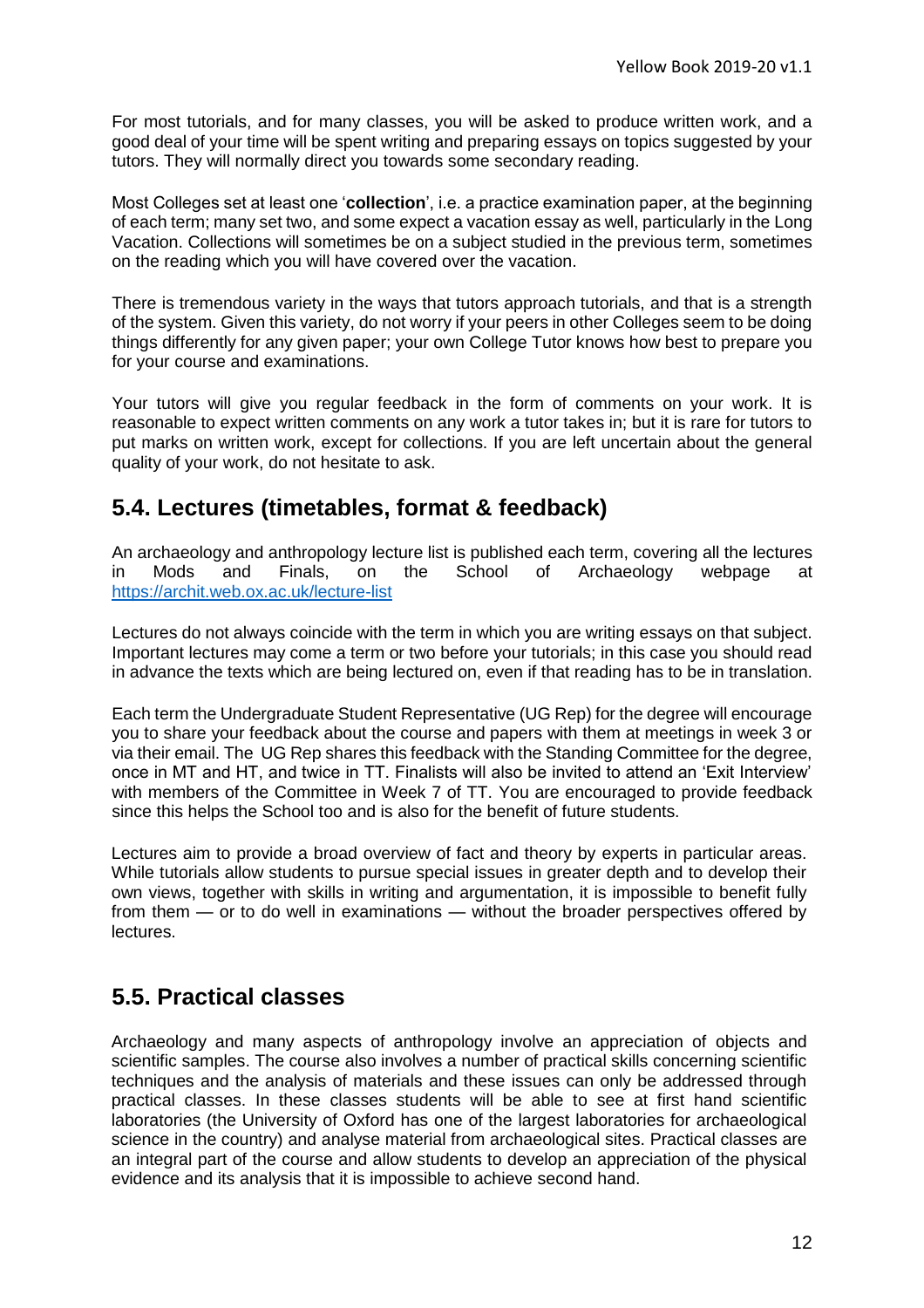The practical classes in Hilary and Trinity Terms are an essential component of the course and are linked to lectures given earlier in the year. Failure to attend all classes without reasonable cause will be treated by College Tutors/Directors of Studies as being comparable to missing tutorials without good cause and will result in a student being required to sit a Penal Collection. If there is good reason why a student cannot attend a particular class at the time assigned (for example, an urgent medical appointment), then he or she should contact the person holding the class in advance and ask if it might be possible to be allocated another time.

## <span id="page-12-0"></span>**5.6. Fieldwork**

Students must spend at least four weeks working on a project of their choice which is relevant to the aims and objectives of the course. It is recommended that fieldwork will be carried out during the first Long Vacation though it would be possible for a student (in exceptional cases) to fulfil the obligation during the Easter Vacation of the second year.

Students should discuss proposed projects with their tutors **not later than the beginning of Hilary Term of their first year**. Projects may consist of archaeological or anthropological fieldwork, or an internship in a museum or laboratory. All field training projects in archaeology or anthropology must include supervised training in, and practice of, some technique or techniques relevant to field research. Equally, museum- or laboratory-based work must entail supervised training in relevant skills and methods (e.g., as a formal internship).

Students are expected to make their own arrangements with the project director (usually during Hilary Term or the Easter vacation) and to inform their tutor of them. *Students must ensure that their own, independently selected project is approved by the Standing Committee in Week 1 of Trinity Term***.** *Thus the deadline for submitting their project proposal is Week 9 of Hilary Term.* **This is necessary in order that sufficient time is left for any difficulties surrounding a project's health and safety risk assessement to be addressed in good time.** Students must email UGsupport with the name and location of the project, the name and institutional affiliation of the project director and a brief  $(\pm 100 \text{ words})$ description of the project itself. If there is a website for the project that should also be included.

It is the student's responsibility to ensure the project director completes the relevant section of the Field Attendance Certificate [\(https://www.arch.ox.ac.uk/fieldwork\)](https://www.arch.ox.ac.uk/fieldwork)

#### **Fieldwork Report**

Each student is expected to write a fieldwork report on the work, outlining the aims of the project, the methods and techniques employed, any principal results and his/her own part in achieving those results.

The report should aim for but not exceed 5,000 words and can include illustrations and photos. Some students have created blogs, and others have created sketchbooks but the text should be the primary concern. The report should be submitted to the relevant College Tutor **by Friday of the Week 8 of Michaelmas Term of the second year**, together with a completed Field Attendance Certificate. Try to complete the report during the first long vacation whilst it is fresh in your mind.

College Tutors should confirm that the fieldwork commitment has been satisfactorily discharged by signing the last section of the [Field Attendance Certificate](http://www.arch.ox.ac.uk/fieldwork-forms.html) and forwarding a copy together with the report to: The Undergraduate Administrator, School of Archaeology, 1 South Parks Rd, OX1 3TG, by **Monday of Week 9 of the Michaelmas Term of the second**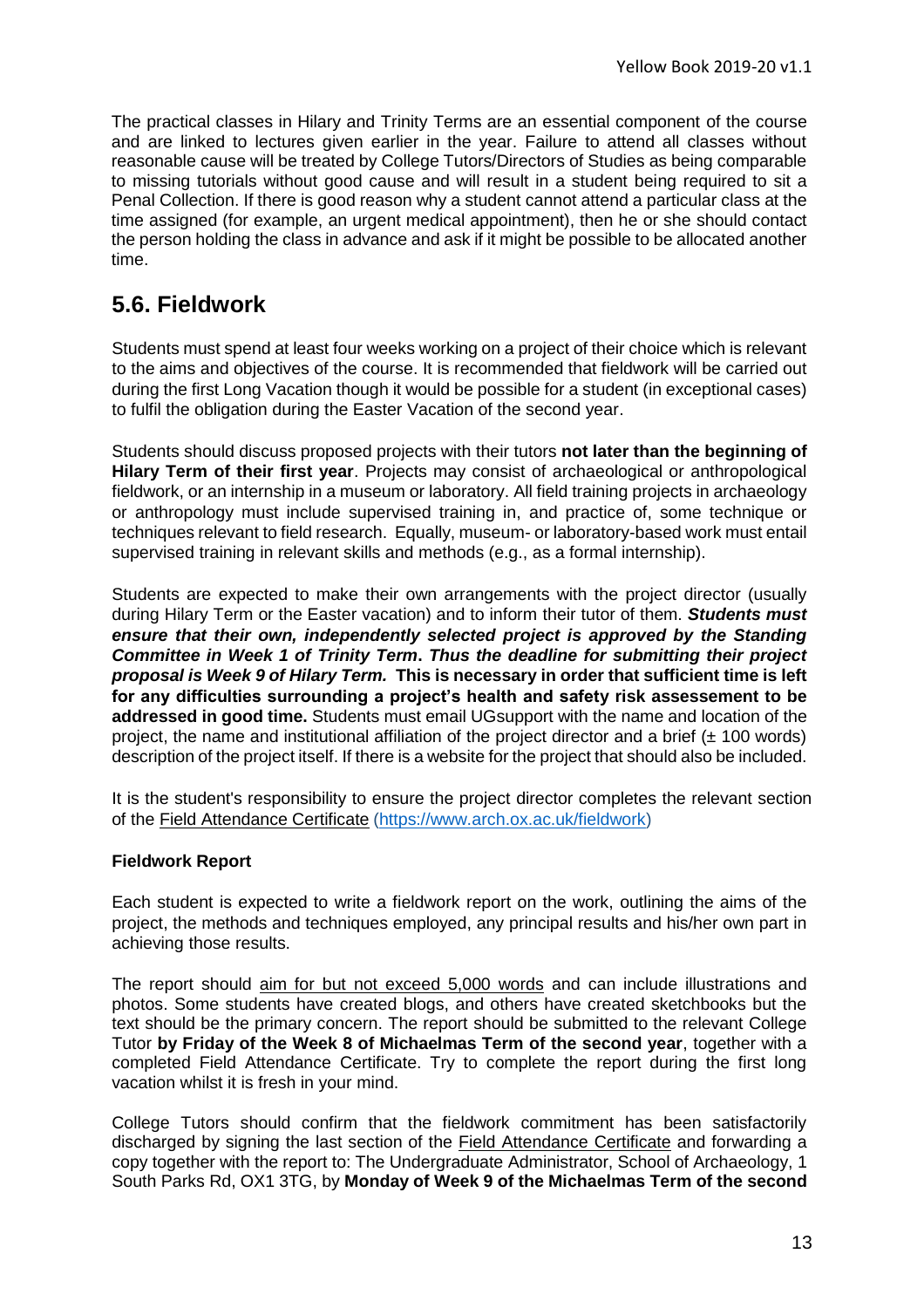**year**. A second copy should be filed in college. All reports received by this deadline will be considered for the Prize for Fieldwork.

#### **Funding Fieldwork**

Before choosing a particular fieldwork project, students should give serious consideration to the costs likely to be incurred, such as travel and subsistence, insurance, and, depending on destination, vaccinations and/or other treatment recommended by OUHS or their GP. The Honour School offers a grant as a contribution towards these costs; currently students may claim expenses up to £720 by completing a Fieldwork Claims Form <https://www.arch.ox.ac.uk/fieldwork#tab-1011626>. This form must be signed by the College Tutor and can be submitted either before or after fieldwork has been completed. Students can seek additional funding from their College.

## **Fieldwork Prize**

The Prize for Fieldwork is awarded to the best fieldwork report. Only reports received by Friday of Week 8 of Michaelmas Term 2019 will be considered for this Prize.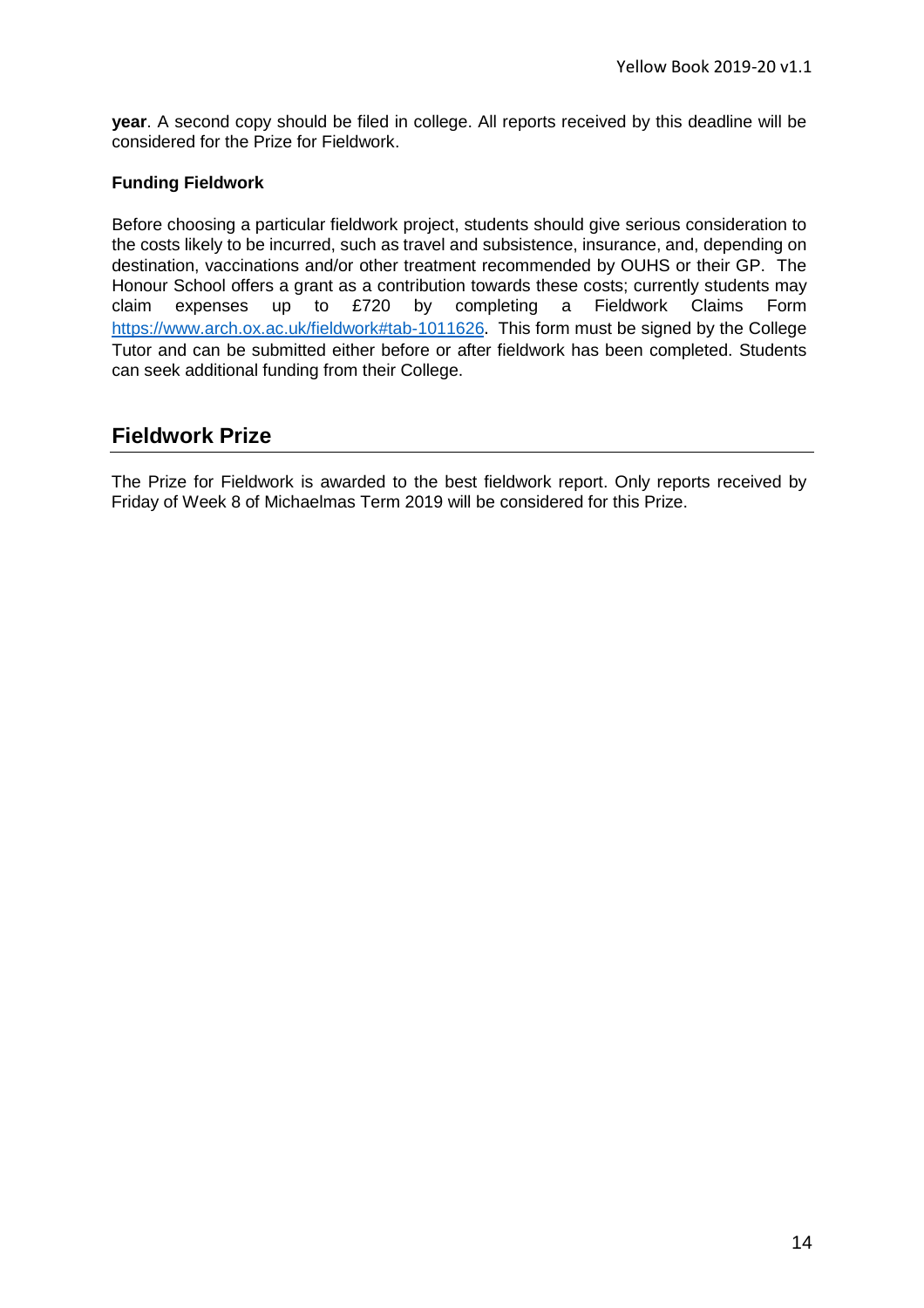## <span id="page-14-0"></span>**6. Dissertation**

## <span id="page-14-1"></span>**6.1. Dissertation – Milestones and timelines**

#### **2 nd Year**

**MICHAELMAS TERM**: students discuss possible dissertation topics with their College Tutor or Director of Studies, begin to identify and select a potential dissertation supervisor and attend the Dissertation Briefing Meeting.

**CHRISTMAS VACATION**: students think about the general area in which he or she will write the dissertation and start any relevant general background reading.

**HILARY TERM/EASTER VACATION**: students continue with relevant background reading and formulate a 100-word synopsis with their chosen specialist supervisor. Students begin to undertake more detailed reading with the assistance of the supervisor. If research is likely to involve human participants, they will need to discuss potential ethical issues arising with their supervisor. A [CUREC](https://www.anthro.ox.ac.uk/safety-fieldwork-and-ethics) application may need to be filled out, and clearance obtained, prior to any research involving human participants.

**TRINITY TERM**: students submit the title and synopsis of their dissertation with an email of support from supervisor by Wednesday of Noughth Week to the Standing Committee (email the details to [ugsupport@arch.ox.ac.uk\)](mailto:ugsupport@arch.ox.ac.uk). Students see their supervisor again to ensure that the nature and scope of their research and the structure of their dissertation are clear. If relevant and not already obtained, CUREC clearance is applied for.

**SUMMER VACATION**: as much work as possible – and certainly all fieldwork – should be done during this vacation. If there is to be a catalogue of material it should be substantially complete by its end. At least one third of the dissertation should be drafted in a form suitable for the supervisor to comment on by the beginning of Michaelmas Term.

#### **3 rd Year**

**MICHAELMAS TERM**: substantial work is undertaken on the dissertation

**OTH WEEK:** students submit work done over the summer to their supervisor.

**In or after 1ST WEEK**: students receive back written and oral comments on submitted work from their supervisor, agree with their supervisor the timetable for completion of the dissertation, and meet their supervisor on further occasions as required during the rest of the Term.

Students should present a full first draft to supervisor by no later than the **START OF HILARY TERM.**

**BEGINNING OF HILARY TERM**: students give a brief presentation on their dissertation topic and the progress made. This should incorporates supervisor's comments on the draft of the dissertation.

**END OF HILARY TERM**: Dissertation must be bound (2 bound copies to be submitted, one copy to be retained by candidate). Certification to be completed by student and countersigned by supervisor.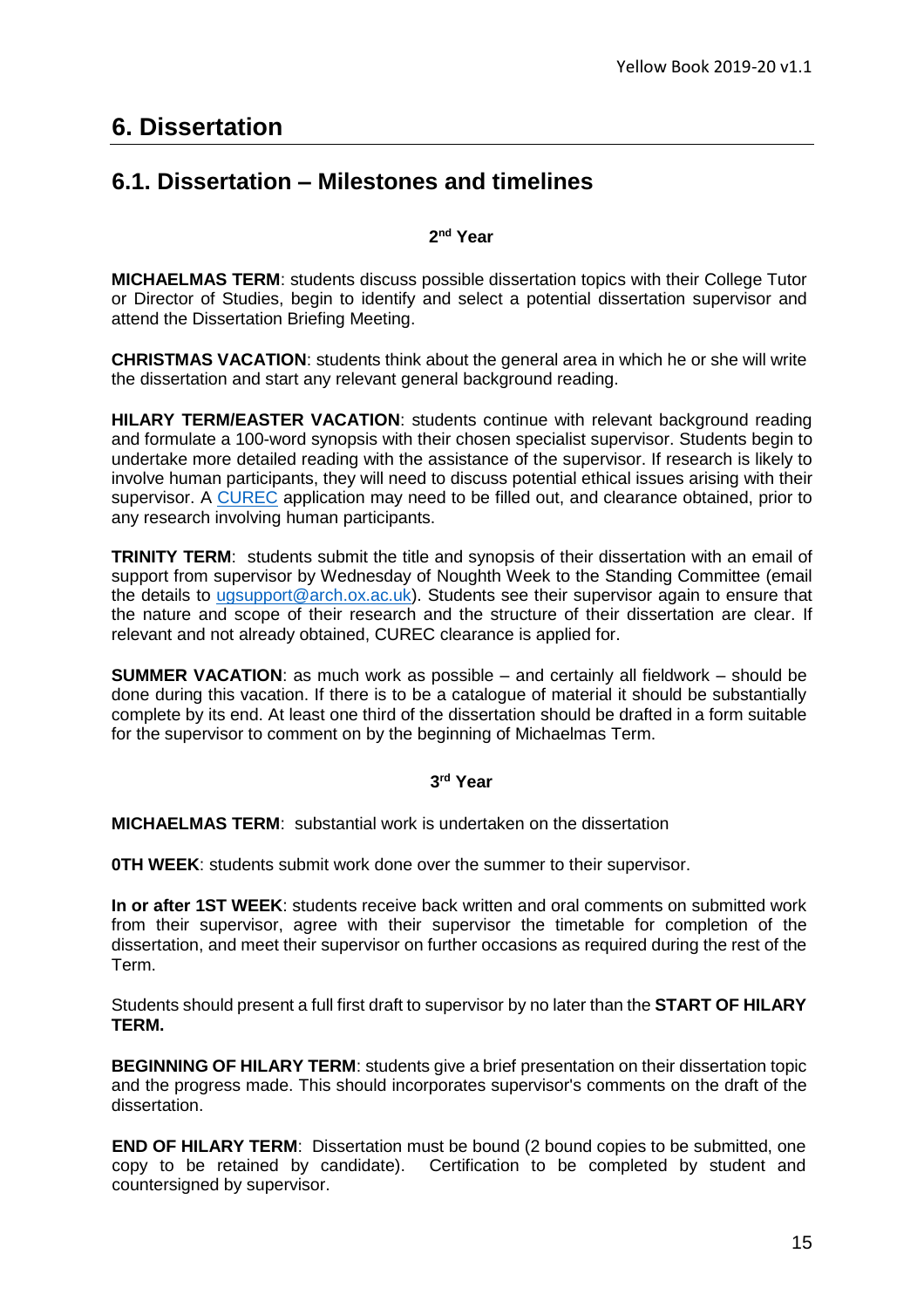## <span id="page-15-0"></span>**6.2. Guidelines for Dissertation Writers**

## **The role of your College Tutor**

Students should be encouraged to hold preliminary discussions as to their dissertation topic in the first instance with their College Tutor in *Michaelmas Term of the second year*. The College Tutor may offer suggestions for potentially suitable supervisors for the student to approach. Advice on choosing a topic, doing research and writing a dissertation is also given. The student must be encouraged to complete research for the dissertation during the Long Vacation between the second and third years. Students will be asked to give a brief presentation on their dissertation topic and the progress they have made at the beginning of Hilary Term of their third year of study.

#### **Submitting your dissertation proposal**

Notice of the title of the dissertation, a synopsis of about 100 words, *along with a letter of support from the tutor who will supervise the* dissertation, must be sent to the Undergraduate Administrator of the School of Archaeology for submission to the Standing Committee not later than *Wednesday of Noughth Week of Trinity Term of the second year* for approval by the Standing Committee at their meeting on Monday of First Week of Trinity Term

#### **Procedure for changing your dissertation proposal**

A student wishing to change the title of their dissertation after the Standing Committee has approved it must notify the Undergraduate Administrator of the School of Archaeology as early as possible (for approval by the Standing Committee Chairman). In exceptional circumstances, a student may wish to make more substantial changes to their dissertation topic and title. Where this is the case, a revised title and synopsis should be submitted to Standing Committee no later than Wednesday of Fourth week of Michaelmas Term of the third year.

#### **The role of your supervisor**

The dissertation supervisor will be required to offer a minimum of four tutorials but can give up to a maximum of eight. The student should contact the supervisor to request the first meeting with him or her (to be held in HT of the second year) at which time they should both agree a schedule of regular meetings. In this first meeting the supervisor should attempt to establish the stages at which the student should be expected to have reached at various points. The supervisor will assist in the choice of a topic and give initial advice on relevant sources and methods. He or she will advise on sources and presentation and assist with bibliographical advice; he or she will certainly expect to read draft chapters or sections. The supervisor should see that written work is prepared as appropriate in accordance with the course requirements and structure. Such work should be returned with constructive criticism and in reasonable time. However, he or she should also, if asked, read and comment on a complete first draft. Dissertation supervisors should ensure that, from time to time, students are told how their work is progressing and should also try to ensure that the student feels properly directed and able to communicate with them. Supervisors are expected to respond to student emails and queries in a timely manner and to adhere to the agreed timeline for meetings unless exceptional circumstances prevent them from doing so. **In the event of any difficulties being experienced with this then students should discuss the matter urgently with their College Tutor.**

#### **The role of the student**

Students are responsible for initiating contact with potential supervisors; having agreed a timeline for the research and writing of the dissertation, students are expected to adhere to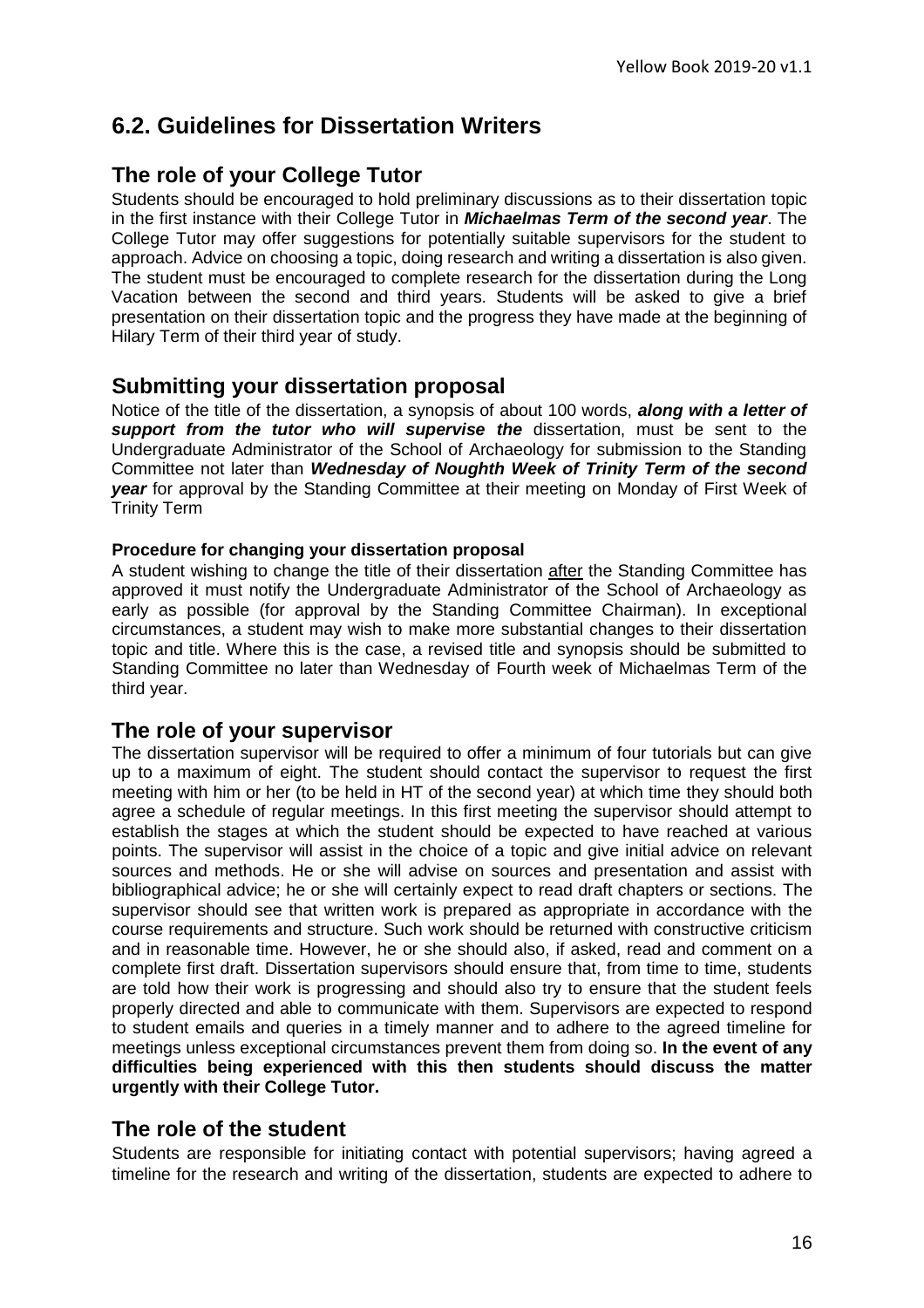this, unless exceptional circumstances prevent them from doing so. They are expected to communicate in a timely manner with their supervisor and to submit work to the deadlines agreed. Students must not expect supervisors to chase them for work or updates on progress.

## **Dissertations – General Advice**

A good dissertation contains a consecutive argument or set of arguments on its topic. Apart from showing a sound grasp of the secondary literature on the field and/or period and an awareness of the problems of the topic, the writer deploys the evidence of the sources to support the elements in the general argument. It is made clear how the writer has approached the topic, what conclusions have been reached and, if appropriate, how the approach and conclusions are related to the views of other scholars.

The work should be well-written and properly presented; its references should be in orderly, consistent sensibly-selected. Good presentation, in the experience of many examiners, is usually combined with high quality of analysis. Conversely, careless or unclear writing, uncorrected mis-spellings, typing errors and misquotations often go with an uncertain or myopic focus on the topic.

Authors sometimes become so interested in their topic that they overlook the need to provide at least a brief introduction to it and — equally, if not more, important — to set it in its broader historical context or contexts. An introductory section to a dissertation may often usefully include a survey of the existing literature on a topic and 'pointers' to its particular interest and problems.

While reading and research are being carried out, planning how to shape materials into an argument must be seen as a simultaneous process. Laboriously collected materials are worthless unless made to contribute to a coherent argument. For this reason, planning of both your structure and content should start as early as possible; some plans may need to be discarded until the most feasible one has been found.

It is a reasonable assumption that writing the dissertation will take longer than expected: a good dissertation will certainly require more than one draft of parts if not of the whole. Plenty of time should be allowed for getting the final typed version into presentable form without this disrupting work for other papers or revision. You should allow plenty of time to review and edit draft versions of your dissertation, and work closely with your supervisor.

#### **Students should remember that the dissertation counts as two Finals papers and should thus organise their time accordingly.**

#### **Regulations to note:**

The subject of an Archaeology and Anthropology dissertation may, but need not, overlap with a subject or period on which the candidate offers papers. Candidates must not repeat material used in their dissertation in any of their papers, and will not be given credit for material repeated extensively.

Any non-text/non-paper materials which a student wishes to submit as part of the dissertation must be justified in writing accompanying the synopsis for approval by the Standing Committee. For example, material essential for understanding the dissertation might be approved for submission as an appendix.

Candidates must certify on submitting their dissertation that it is their own work, and supervisors must countersign this certificate (which must also state that the dissertation has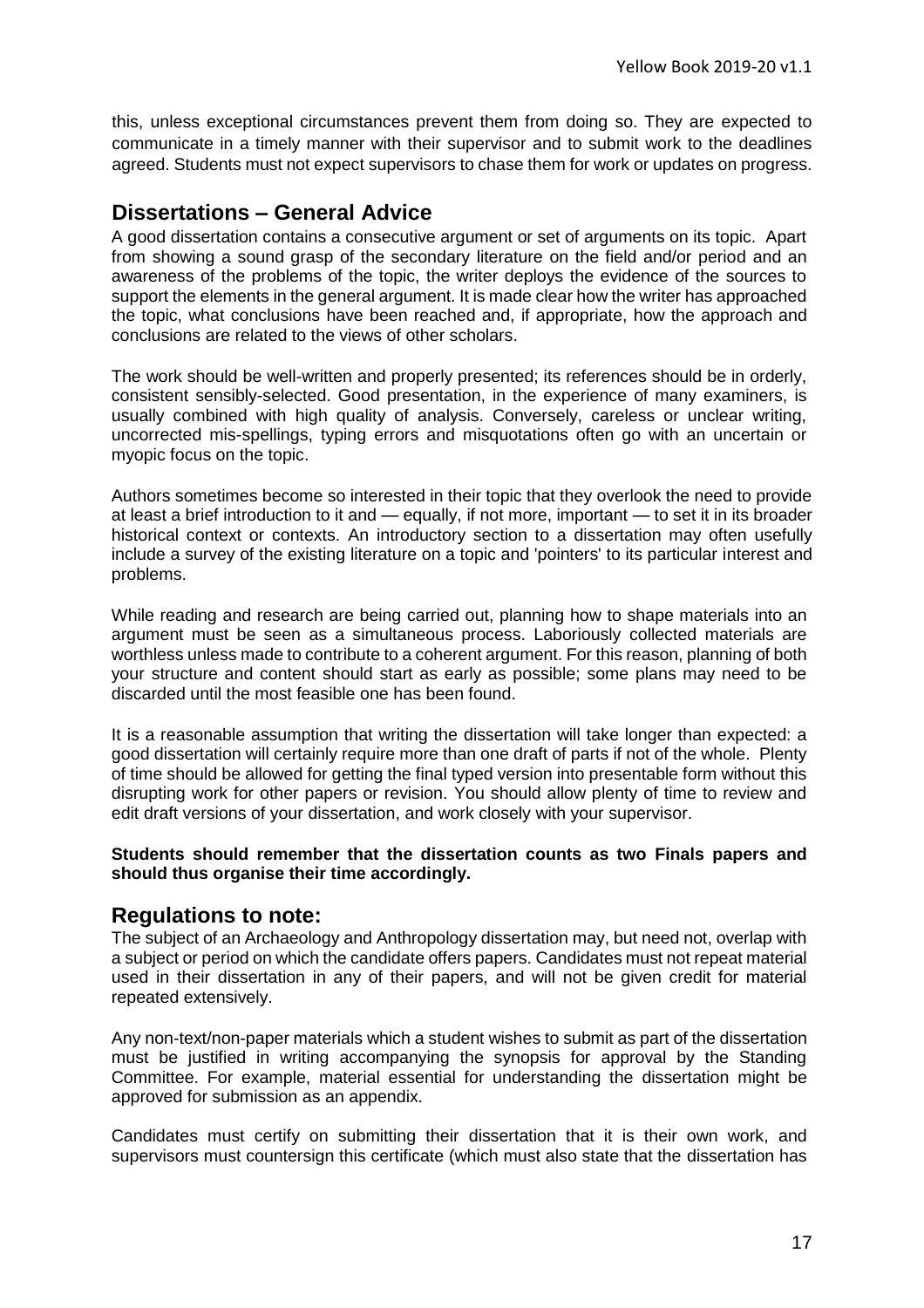not previously been submitted, in whole or part, for another Final Honours School or other degree in Oxford or elsewhere).

## <span id="page-17-0"></span>**6.3. Dissertation Format Guidelines**

**Length:** A 15,000 word dissertation, double-line spaced and justified, 11 or 12 font size text on A4 paper will normally take up 45-50 sides. **Word count** includes tables, graphs, image captions and footnotes. It excludes the table of contents, list of figures, acknowledgements, appendices and bibliography.

#### **Pagination**

Pagination should run consecutively from beginning to end and include any appendices etc. Cross references should be to pages and not simply to any sectional divisions.

#### **Title page to include:**

The **title** followed by: 'University of Oxford, Final Honour School Archaeology and Anthropology', the final **word count** and your **Candidate number (please note this is NOT your student number)**

NB: *YOUR NAME SHOULD NOT APPEAR ANYWHERE ON THE DISSERTATION*

#### **Order of contents**

After the title-page there should normally be:

- a) A table of contents, showing, in sequence, with page numbers, the subdivisions of the dissertation. Titles of chapters and appendices should be given; titles of subsections of chapters may be given.
- b) A list of abbreviations, cue-titles, symbols etc.
- c) A brief introduction in which the examiner's attention is drawn to the aims and broad argument(s) of the work and in which any relevant points about sources and obligations to the work of other scholars are made.
- d) The dissertation itself, divided into chapters. The chapters should have clear descriptive titles.
- e) A conclusion, consisting of a few hundred words which summarise the findings and briefly explore their implications.
- f) Any appendices.
- g) A bibliography. All cited works must be listed. Works should be listed alphabetically by surname of author (see below for form of references).

#### **Footnotes**

These (except for references) should be as few and as brief as possible: they count towards the overall word-limit. The practice of putting into footnotes information which cannot be digested in the text should be avoided. Notes should be printed, single-spaced, at the foot of the page if the technology you are employing allows this to be done conveniently. Footnote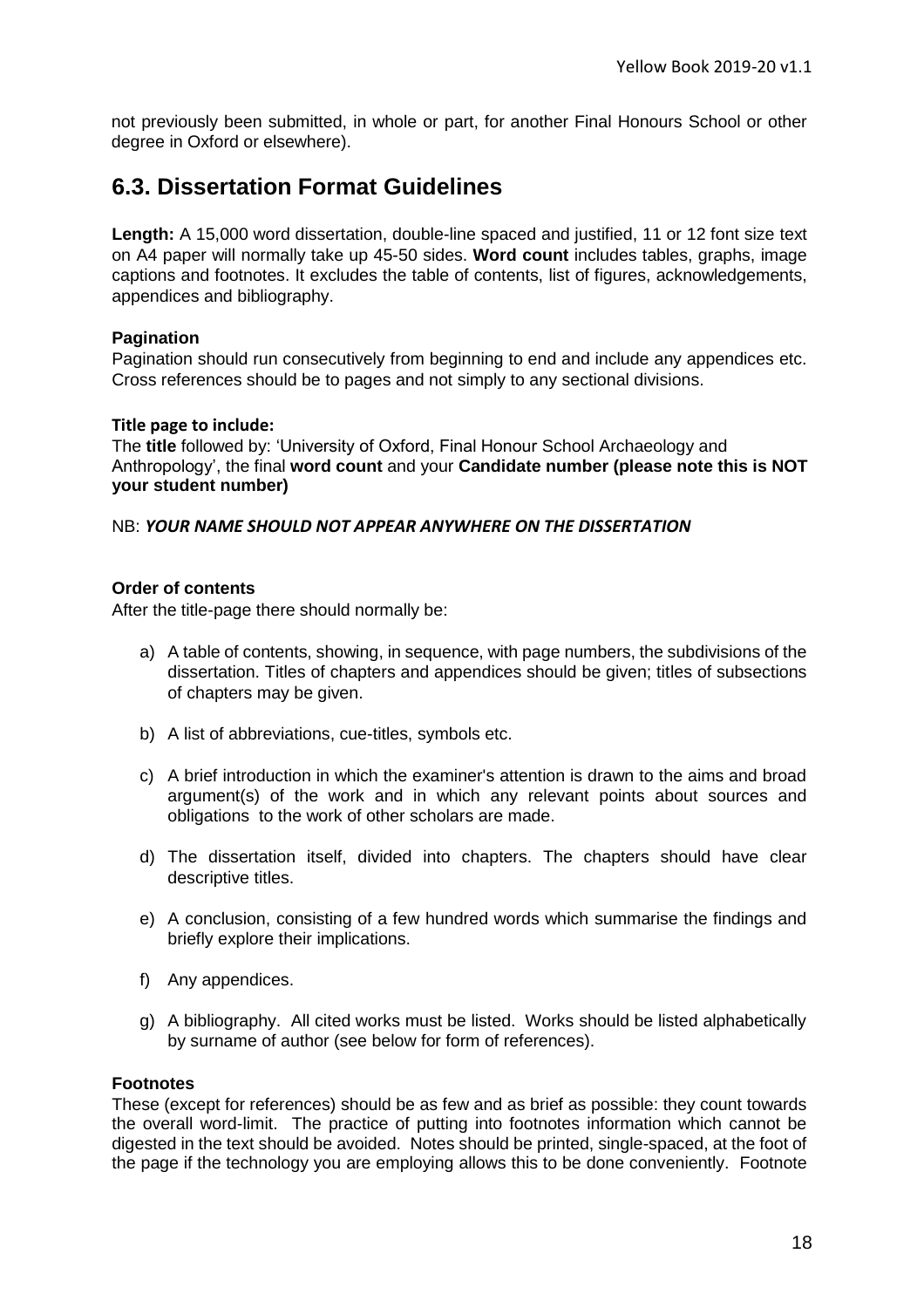numbers should be in superscript (not bracketed) and run in a continuous sequence through each chapter.

#### **Tables, Maps and Graphs**

You are encouraged to employ tables, maps, and graphs on any occasion when an argument can be more clearly and elegantly expressed by their employment. These should be inserted into the body of the text at the relevant point and their relevance explained clearly in the text. They should not be collected together at the end of the dissertation.

#### **Appendices**

These should be used only to convey essential data which cannot be elegantly subsumed within the body of the text. They are particularly appropriate for material which does not count within the word limit of the dissertation, such as catalogues of material evidence or tables of experimental results. As such this material is not part of the formal assessment and should be included for illustrative purposes only, to be available for consultation by examiners.

#### **References**

When reference is given for a quotation or for a viewpoint or item of information it must be precise. However, judgment needs to be exercised as to when reference is required: statements of fact which no reader would question do not need to be supported by references.

References should follow the Harvard System and be given in the text by the author's name and the year of publication (with page and/or illustration references). For example: '...Clark (1967: 23) was of the opinion that...', '...It therefore represents a variation of a comb technique seen in a Grooved Ware context at Marsden (Wainwright 1971: 121).

All works referred to in this way must be listed in full at the end of the text in alphabetical order by author's name. These references should take the following (or a very similar) form:

#### **1) Books**

Renfrew, C. 1987: *Archaeology and Language. The Puzzle of Indo-European Origins* (London, Cape).

#### *2)* **Contributions to books**

Hurwit, J.M. 1993: Art, Poetry and the Polis in the Age of Homer. In S. Langdon ed. *From Pasture to Polis: Art in the Age of Homer* (Columbia and London, University of Missouri Press) 14-42.

#### *3)* **Journal Articles**

Carter, J. 1972: The Beginning of Narrative Art in the Greek Geometric Period. *Annual of the British School at Athens* 67, 25-58. [N.B. volume numbers in arabic numerals].

If several publications by the same author and from the same year are cited, a,b,c, etc. should be added to the year of publication (1972a,1972b etc.). The use of the phrase *et al.* (= et alii) to indicate multiple authorship is permissible in the text, but not in the list of references, where all names should be given.

In subject areas where standard abbreviations for much-quoted books and periodicals are in common use, these abbreviations may be employed in text, footnotes, or bibliography, and they should be listed separately before the bibliography. Works referred to for their illustrations only, rather than arguments, need not be given full entries in the bibliography.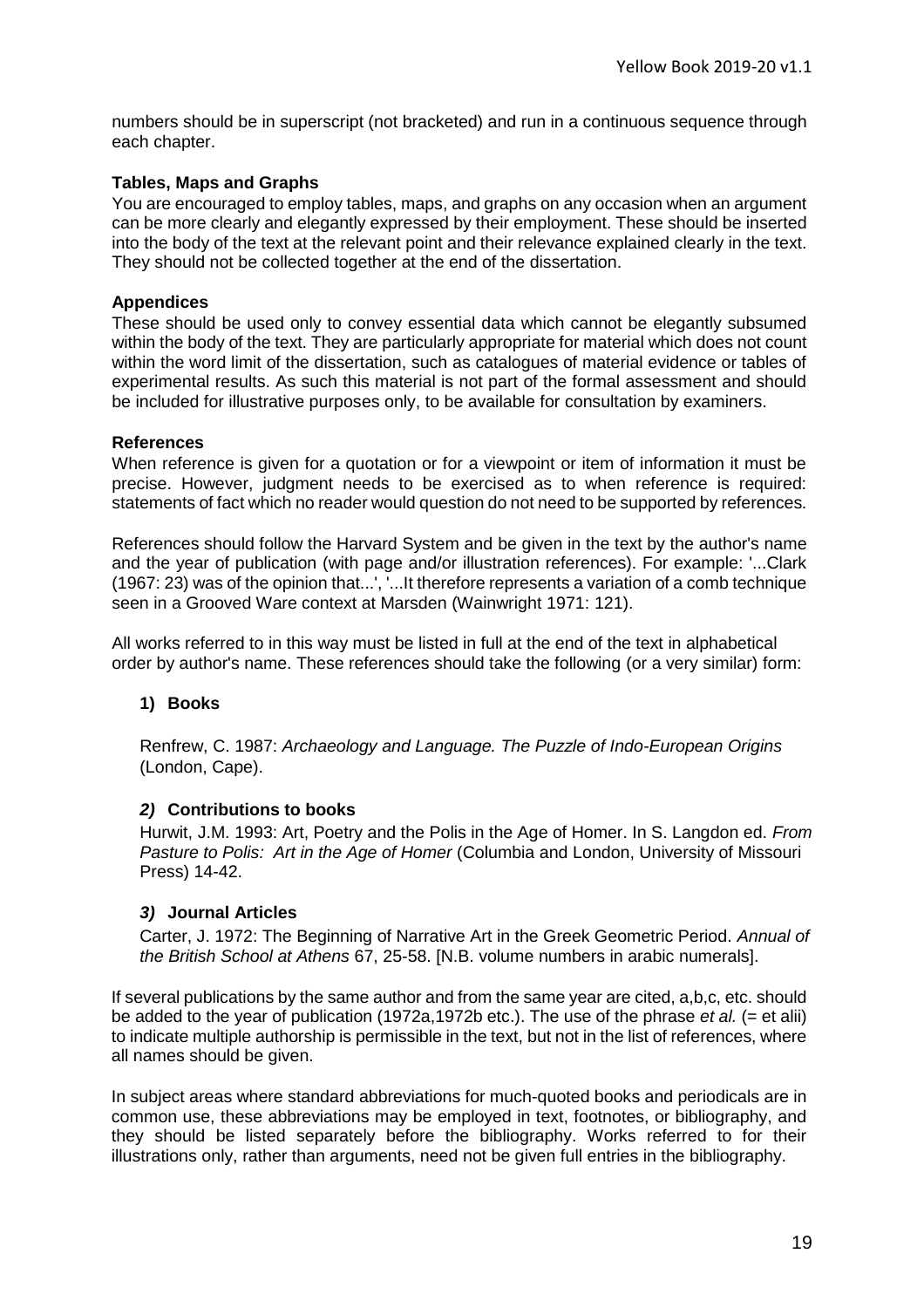Italics should be used for: titles of books and periodicals; technical terms or phrases in languages other than English (but not for quotations in foreign languages); for abbreviations which are abbreviations of foreign words (e.g., *loc. cit*.). Most such abbreviations are best avoided altogether.

Above all, every attempt should be made to be consistent in practice throughout the dissertation. Capitals should be used as sparingly as possible. They should be used for institutions and corporate bodies when the name used is the official title or part of the official title.

#### **4) Electronic sources**

Sources from the Internet should be referenced as far as possible in the same form as other sources and provided with a date on which they were accessed.

## **Submission**

Two bound copies of the dissertation (soft binding is acceptable) should be delivered *by noon on Friday of Ninth week of Hilary Term to the Chair of Examiners, Honour School of Archaeology and Anthropology, Examination Schools, High Street, Oxford*, together with the certificate of authorship which will be circulated by the Undergraduate Administrator at the start of HT. This certificate must be presented in a separate sealed envelope addressed to the Chairman of Examiners.

Dissertations must bear the candidate's examination number but not his or her name.

## **Dissertation Prize**

<span id="page-19-0"></span>The Archaeology and Anthropology Dissertation Prize is awarded to the best dissertation.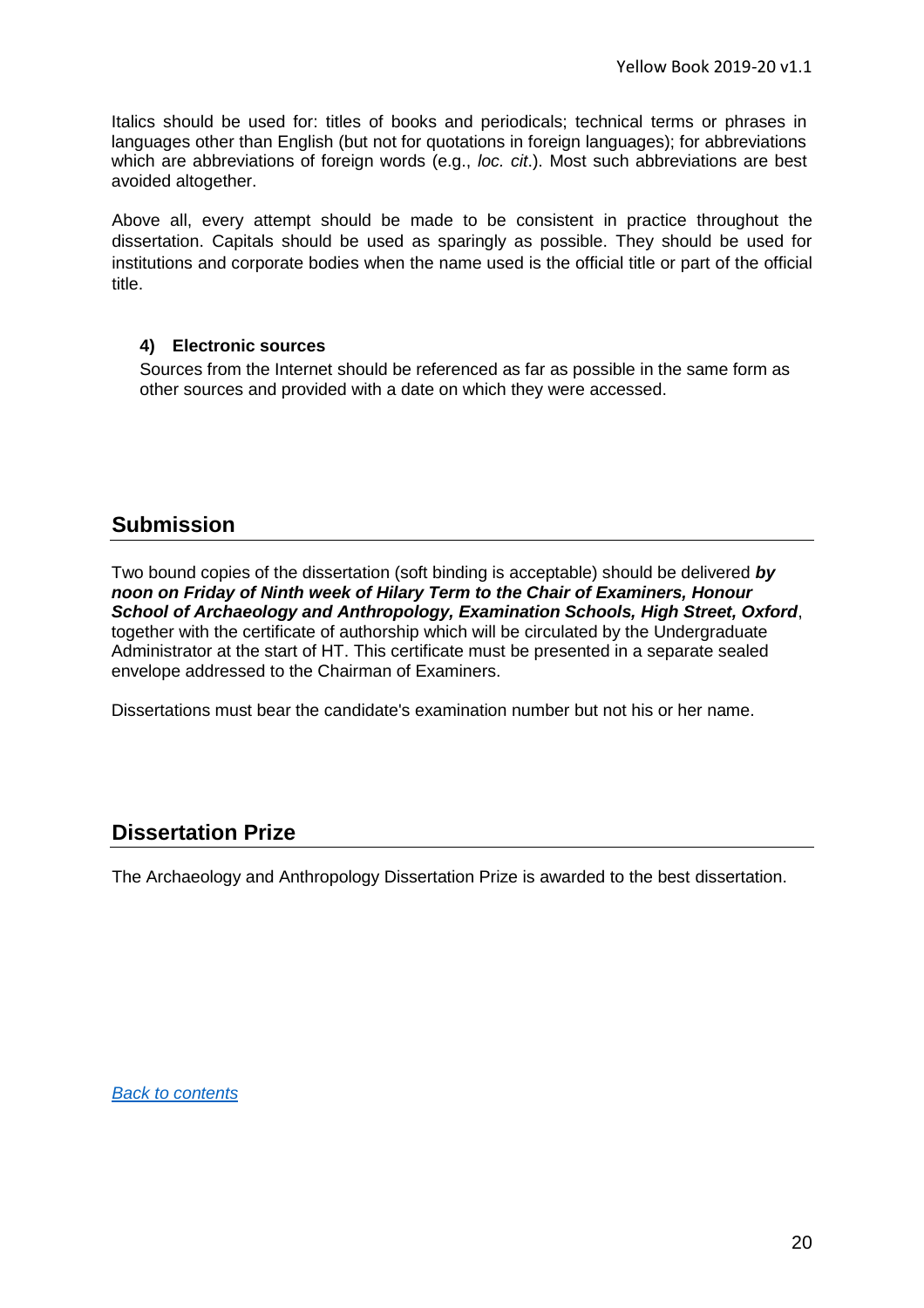## **7. Exams**

## <span id="page-20-0"></span>**7.1. Exam Conventions**

Examination conventions are the formal record of the specific assessment standards for the course or courses to which they apply. They set out how your examined work will be marked and how the resulting marks will be used to arrive at a final result and classification of your award. They include information on: marking scales, marking and classification criteria, scaling of marks, progression, resits, use of *viva voce* examinations, penalties for late submission, and penalties for over-length work.

For further details and the most up-to-date version of the School's exam conventions please refer to the Student Resources section of the School of Archaeology website.

## <span id="page-20-1"></span>**7.2. Examination Entry**

Please refer to the following Oxford Student website for examination entry and alternative examination arrangements:<http://www.ox.ac.uk/students/academic/exams>

## <span id="page-20-2"></span>**7.3. Examination Dates and Past Exam Papers**

Timetables are published as early as possible and no later than five weeks before the start of the examination at the following website:

[www.ox.ac.uk/students/academic/exams/timetables.](http://www.ox.ac.uk/students/academic/exams/timetables) Past exam papers can be found on OXAM - [http://oxam.ox.ac.uk](http://oxam.ox.ac.uk/)

## <span id="page-20-3"></span>**7.4. Sitting your Examination**

Information on (a) the standards of conduct expected in examinations and (b) what to do if you would like examiners to be aware of any factors that may have affected your performance before or during an examination (such as illness, accident or bereavement) are available on the Oxford Students website: [www.ox.ac.uk/students/academic/exams/guidance](http://www.ox.ac.uk/students/academic/exams/guidance)

## <span id="page-20-4"></span>**7.5. External Examiner and Examiner reports**

Students can access Examiners' reports (including the external examiner's reports) on Weblearn. [https://weblearn.ox.ac.uk/portal/site/:socsci:archinst:ba-aa.](https://weblearn.ox.ac.uk/portal/site/:socsci:archinst:ba-aa)

## **7.6. Academic Transcripts**

Extra copies or 'on-course' copies of you academic transcript can be ordered (for a fee) from the online store<https://www.ox.ac.uk/students/graduation/transcripts?wssl=1>

#### **Meyerstein Prize**

The Meyerstein Prize is awarded to the candidate whose performance has been adjudged the best in the year.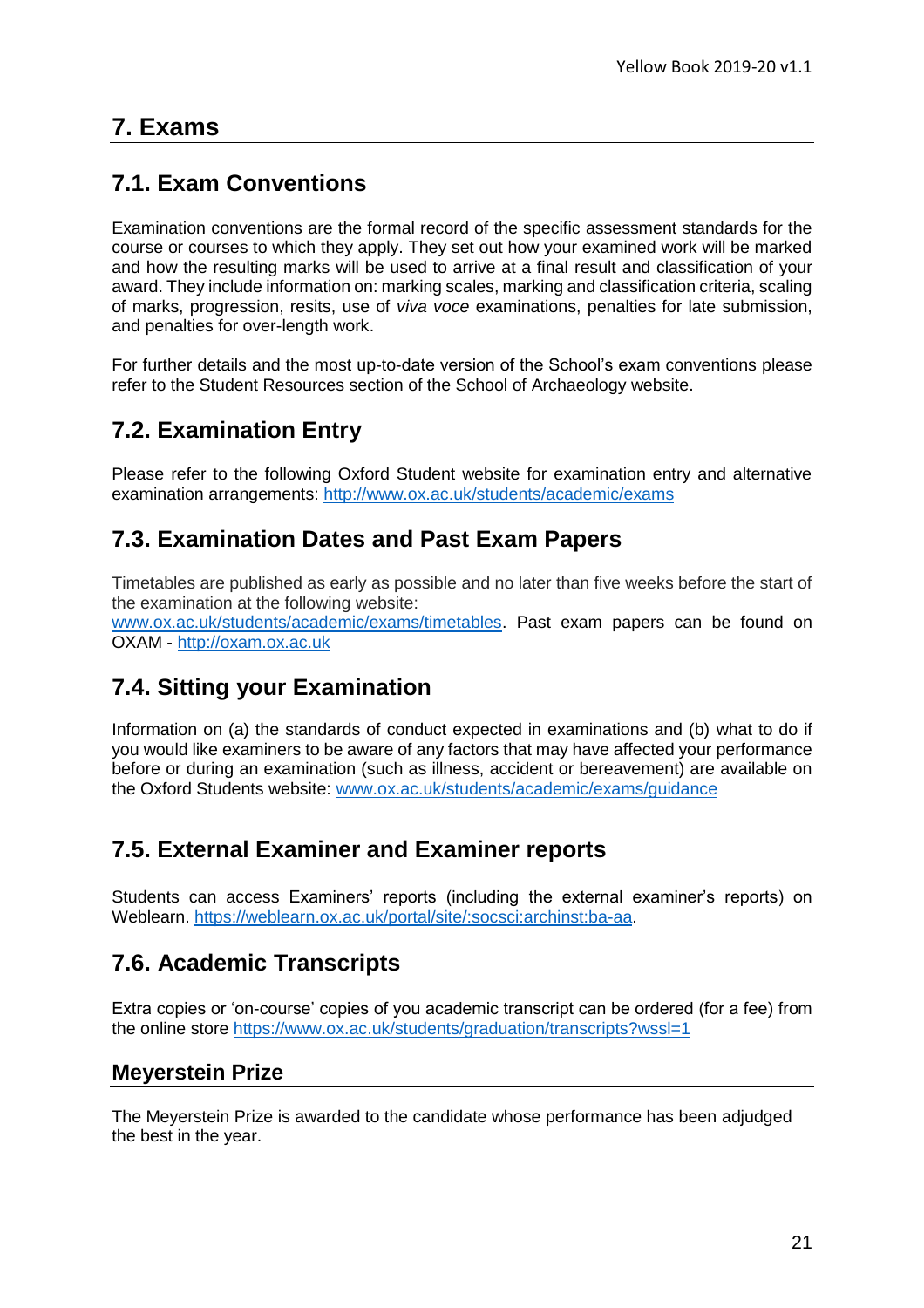## <span id="page-21-0"></span>**7.8. Guidance on Examinations**

These remarks supplement the *Instructions to Candidates* (circulated to Finalists in Hilary Term of the final year), and are intended as informal advice for those taking the examination. You may also wish to visit the University Exam Schools website [\(https://www.ox.ac.uk/students/academic/exams/guidance?wssl=1\)](https://www.ox.ac.uk/students/academic/exams/guidance?wssl=1) where you will find useful information regarding mock examinations, timetables, academic dress and how to arrange alternative examination arrangements.

#### **Revision and preparation**

Revision should adequately cover the complete scope of the paper. Together with the course descriptions in the Green Book, papers from previous years form a good guide to the kinds of topics which are likely to be covered in exam questions. It is a good idea to answer some of these under practice exam conditions, if you have not regularly done this in collections. As the basis for examination questions, different questions are set each year. However, key topics are usually represented in one form or another, and it is worthwhile looking at several exam papers both to see what they are, and to see what specific twist is being imparted by the way a particular question is phrased. Do take care to consider and answer the question that has been posed.

#### **Examination procedure**

While an invigilator is present throughout the exam, the examiner responsible for the relevant paper is also present for the first half-hour. Their purpose in being there is to answer any queries which may arise about their paper. (Not, of course, to offer advice on which questions to do, or how to tackle them, or other aspects which you must decide on; but in case there is a genuine ambiguity or inconsistency. Mistakes *can* occur, even though papers are carefully proofed.)

Question papers have a covering-sheet with details of the exam. (If it is an option paper, check that the invigilator has put the right one in your place.) Only turn over when instructed, at the official timed start of the paper. Put your candidate number on the answer sheet, not your name.

On turning over, read all the questions through carefully, and select ones you might answer; read these extra carefully, since any queries must be resolved while the examiner is present (the invigilator is *not* necessarily competent to do so).

Having selected a question (probably your best one first, but beware of spending too much time on it to the detriment of the others), consider its implications carefully. *Examiners are not trying to catch you out: there are no "trick" questions*: but each one has a specific angle, and you should identify what it is. Note particularly any restrictions (e.g., if the question is about the origins of cities in the *Old* World, do not describe New World urbanisation, except perhaps in a single comparative sentence to make a specific point). Think of the relevant bodies of theory as well as facts; and consider what is expected in a convincing answer, i.e., answer the question posed, not one of your own. (On the other hand, do not be afraid of pointing out what you consider logical flaws or suspect concepts in a question: a well-argued critique may be as appropriate as a mechanical survey of received wisdom — but make sure that you demonstrate you are fully in command of the material and ideas).

Questions which are divided **EITHER...OR** mean what they say: the topics overlap, but the actual questions are different. Do not answer an amalgam of both. It may be helpful (both to you and the examiner marking the script) if you write the question at the head of the page before you answer it: this will remind you not to stray from it. Write the numbers of all the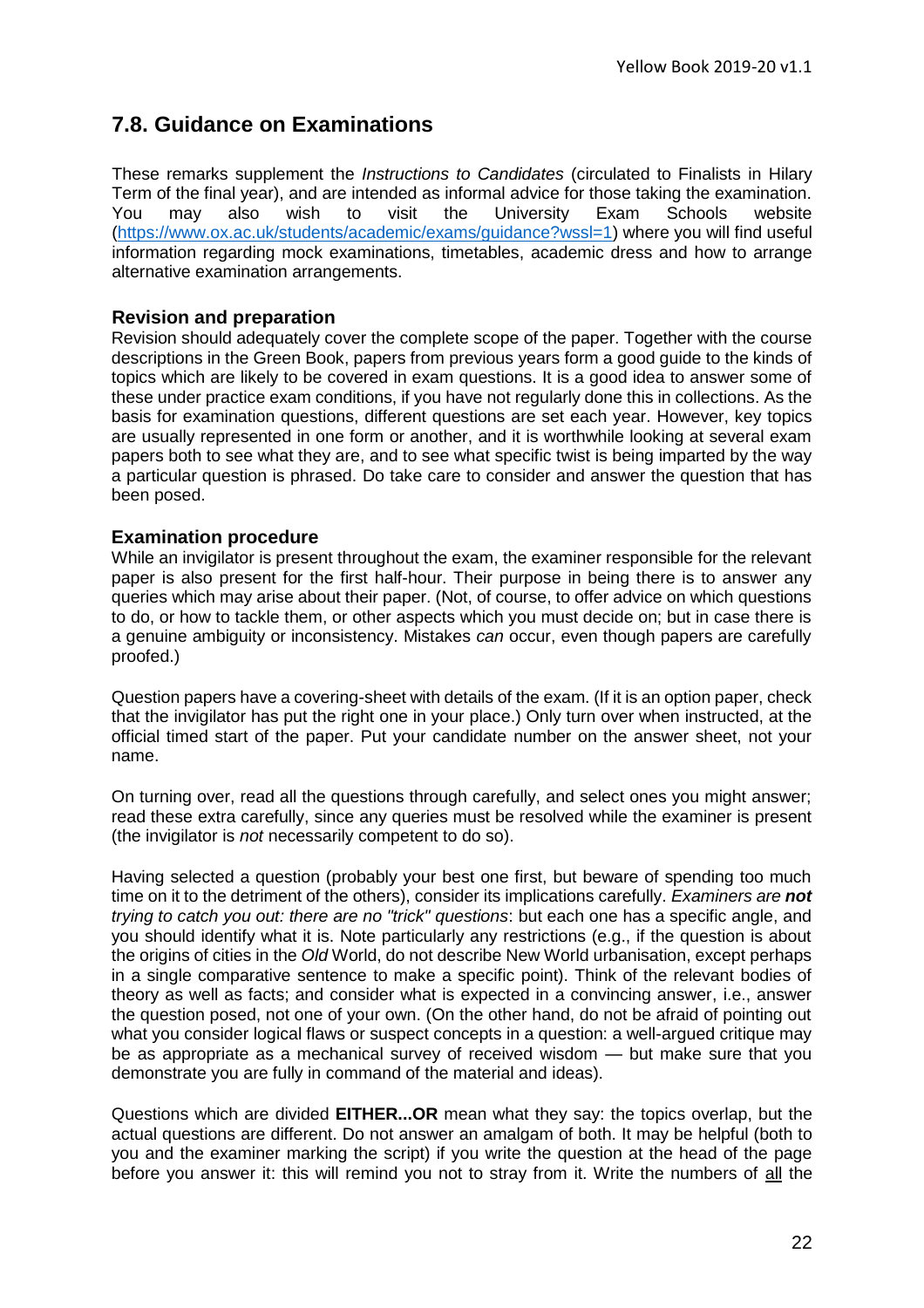questions you have answered (including a and b for either/or questions) on the cover-sheet of the *first* answer-book in the order in which you have answered them.

Lay out your answers with plenty of room: more paper is available on demand. Use the layout to indicate the structure, as a typesetter would in composing a book, to make it easier to read: use sub-headings if you like, indent lists with numbers or bullets to make sequential points, etc. A whole sheet covered with dense handwriting is harder to understand than a well laidout presentation with space to breathe. Simple diagrams are often helpful — bring a coloured pen or pencil if you want to make use of contrasting colours — but they should be clear and helpful rather than elaborate and ornamental.

You have one hour per question: pace yourself through the whole three hours. *If you only answer two questions, you will only get marks for two questions*; however good one answer may be, it does not make up for the marks lost by missing one  $(70 + 70 + 0 = 140)$ , score 46 = Class III;  $65 + 63 + 52 = 180$ , score  $60 =$  Class III.) Each answer should be as finished as the others. Outline answers in note form are a poor substitute, and cannot gain anything like the marks of a finished piece of prose. With an hour per question, there should be plenty of time for each.

One common reason for running out of time is starting one question and abandoning it for another. *This is why time spent at the beginning, choosing which questions to do, and really thinking why one is preferable to another.* Even if you have to spend five minutes choosing between questions, you could avoid losing a very substantial number of marks resulting from making the wrong choice and then changing. **If in doubt, think.**

#### **Answering Questions**

"Scrap" paper (in the form of additional booklets) is provided for planning purposes. If you write plans, drafts or rough working in the same booklet as the fair copy, remember to cross out any drafts, so that they are not mistaken for the real thing. Rough working may, of course, be done in a separate booklet; this must be handed in along with the fair copy. Remember that you can ask for more paper whenever you need it, for whichever purpose.

It may be helpful to scribble down on a scrap-sheet keywords for all the things (ideas, examples, people, places, books, etc.) which you will want to cover in the answer, in a streamof consciousness or random-access mode. But that is not an essay plan, it is the raw material for it. It needs to be followed by a proper structural plan of the sequence of points (including facts, arguments, theory) which you wish to present. This is not to inhibit creativity, but to guide it. The structure should be evident in the written essay. Time used in planning at this stage is well spent: do not be panicked into writing before you are ready (even if your neighbour is off like a hare), because you will use the time more effectively by knowing where you are going.

The opening and closing paragraphs are critical, and deserve more attention than any others: they are what set the reader's perception at the outset, and give a final impression. Make them good. And read the question again, before you write the last paragraph. Have you answered it?

A good answer is heterogenous in composition: a mixture of gritty facts (i.e., observations, who made them, where, when, how reliably), heady theory (who said it, which school of thought it characterises, what it is meant to explain) and smooth argument (why one view is more convincing than another). Answers which are purely theoretical or only factual, or which fail to bring the two together, will receive fewer marks.

Answers which demonstrate a broad perspective, and connect the specific with the general, are likely to be rewarded; anthropological arguments in archaeology questions, or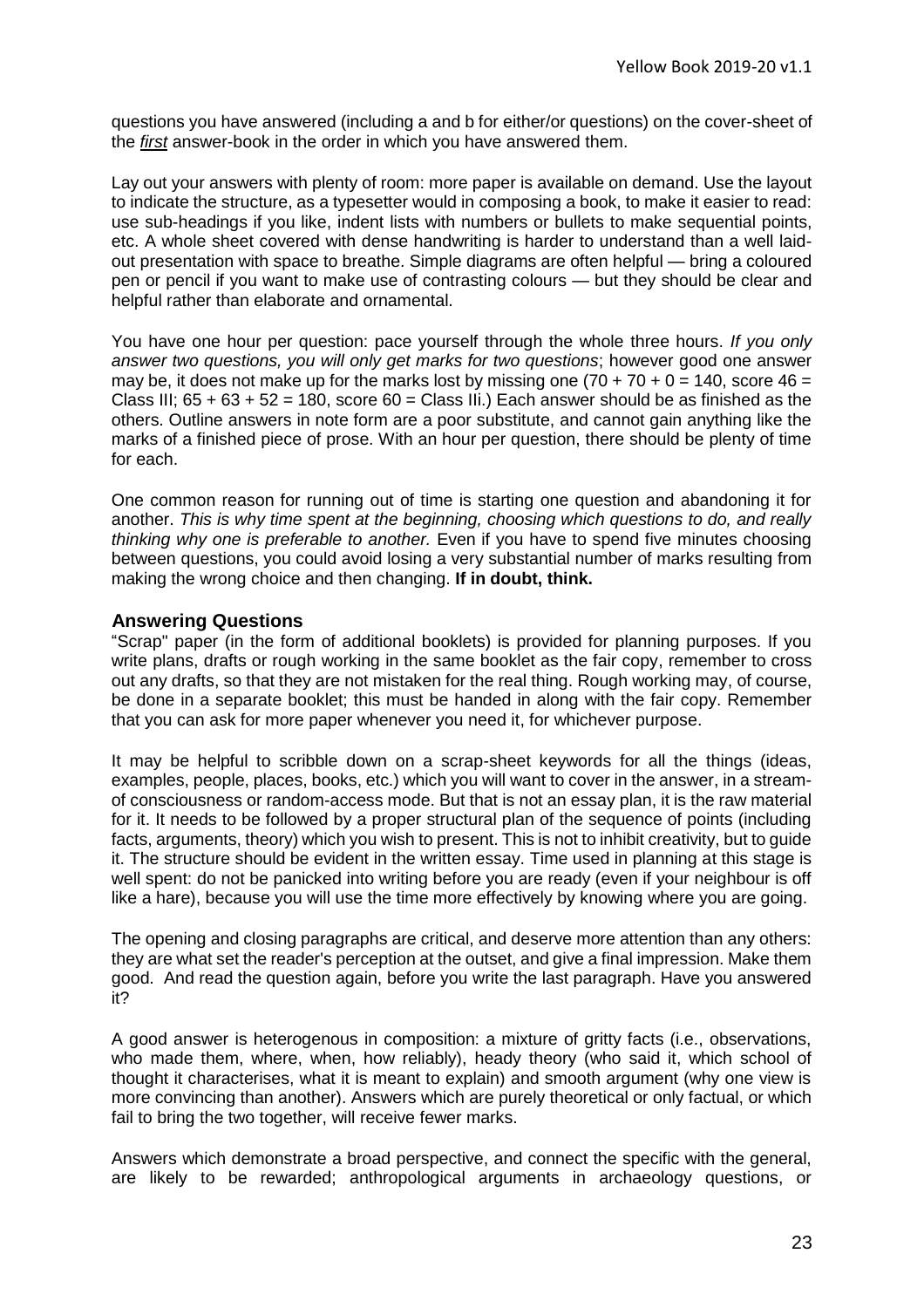archaeological examples in anthropology questions, are encouraged. Relevant examples drawn from subjects covered in options are also encouraged — that is what the options are for, to provide in-depth casestudies; though if you simply reproduce much the same material in two papers, it will be noticed, and will not be evaluated so highly a second time. (But do not avoid using relevant examples because you think you may need them in another context.)

#### **Final Remarks**

Questions are set to give you the opportunity to show what you know and how well you understand it. Show that you share this enthusiasm.

**If you feel that you have suffered a serious disadvantage or have a legitimate concern after completing a written public exam then you must contact your College Tutor immediately**. In case of illness this will also need to be supported by a medical certificate.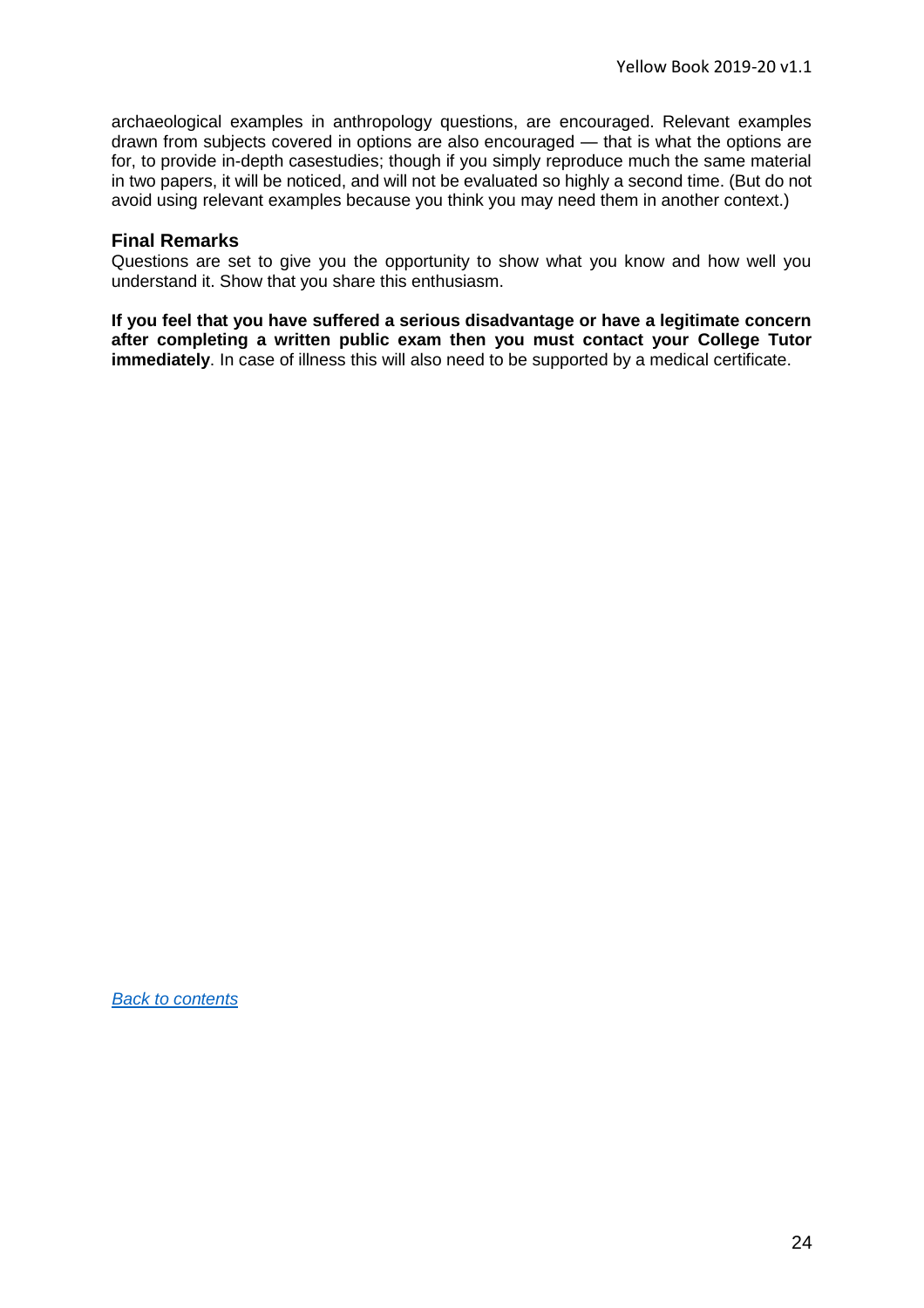## <span id="page-24-0"></span>**8. Fieldwork**

## <span id="page-24-1"></span>**8.1 Finding Fieldwork**

All BA Archaeology and Anthropology students must complete at least four weeks of approved fieldwork to be taken before the Long Vacation of the second year. The [Prize for Fieldwork](http://www.arch.ox.ac.uk/current-undergraduates-prizes.html) is awarded to the best fieldwork report.

When searching for fieldwork opportunities, students should in the first instance talk to their college tutor who will be able to advise them and my even be able to take them on a project. The following links will also be useful in your search:

#### **Archaeological Fieldwork**

- [Council for British Archaeology](http://new.archaeologyuk.org/fieldwork-and-conferences/)
- [Archaeology Abroad](http://www.projects-abroad.co.uk/volunteer-projects/archaeology/)
- [The Archaeological Fieldwork Opportunities Bulletin](https://www.archaeological.org/fieldwork/afob)
- [Current Archaeology](http://www.archaeology.co.uk/)
- [Past Horizons](mailto:http://www.pasthorizons.com/worldprojects/defaultSearch.asp)

#### **Work Experience/Internships with local museums & heritage organisations**

Lots of museums offer work experience roles and you can contact them directly or ask the [Undergraduate Administrator](mailto:ugsupport@arch.ox.ac.uk) to liaise with them on your behalf. Be sure to ask them lots of questions about what the work experience day-to-day activities will be and ideally look for roles which are varied. Smaller, regional museums often have more need for volunteers and will have projects you can really get your teeth into so don't forget to ask in your home town. Here are a few links to get you started in your search:

- [Volunteer with Chiltern Open Air Museum](https://www.coam.org.uk/get-involved/volunteering/)
- [Oxford University Museums and Collections volunteering pages](http://www.museums.ox.ac.uk/volunteers)
- [Volunteer with Oxford City Council Museum](https://www.oxford.gov.uk/info/20204/about_us/793/volunteer_with_us)
- [National Trust volunteer pages](https://www.nationaltrust.org.uk/ways-to-volunteer)
- [English Heritage work experience page](http://www.english-heritage.org.uk/support-us/volunteer/about-volunteering/)
- [Hertfordshire Association of Museums work experience pages](http://www.hertfordshiremuseums.org.uk/museum-services.php?id=9)
- [The American Museum in Britain \(near Bath\) work experience](https://americanmuseum.org/about-the-museum/get-involved/work-experience/)

#### <span id="page-24-2"></span>**8.2 Risk Assessments and Travel Insurance**

In accordance with University regulations, students who undertake fieldwork as an essential part of their course must complete a Fieldwork Risk Assessment form to be approved and signed by the Head of School prior to any work starting.

**NOTE**: If your fieldwork is anthropological in nature (e.g. it involves working with animals, interviewing people, etc.) then you must complete a **CUREC form** and submit an **Anthropology Risk Assessment form** instead which can both be found on the SAME website [\(https://www.anthro.ox.ac.uk/safety-fieldwork-and-ethics\)](https://www.anthro.ox.ac.uk/safety-fieldwork-and-ethics).

Please Note - you need to allow a **minimum of six weeks** prior to your date of travel for the necessary paperwork to be completed. All first year BA Arch & Anth first years must submit their risk assessment by **Week 4 of Trinity Term** at the latest.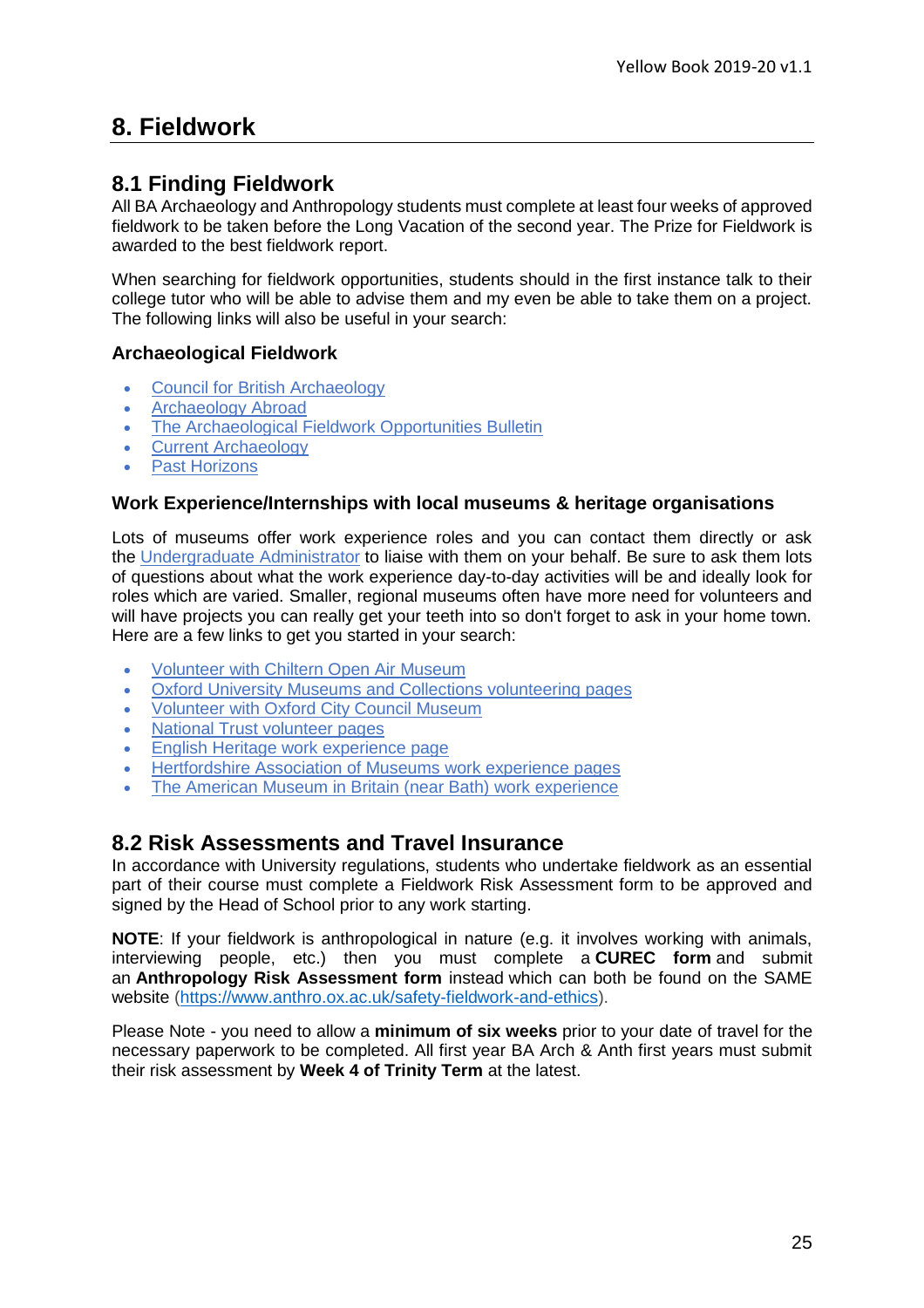#### **Travel Insurance**

You must also apply for **University travel insurance** and you will need to complete [a travel](https://travelinsurance.admin.ox.ac.uk/LandingPage/LandingPage)  [insurance application](https://travelinsurance.admin.ox.ac.uk/LandingPage/LandingPage) avaialble here. Please submit this (with as much detail as you can - flight bookings can be confirmed at a later date). It will require you to upload your Risk Assessment form.

Once your Risk Assessement has been signed off by the Head of School, you can download and take the policy form and emergency contact details with you on your travels: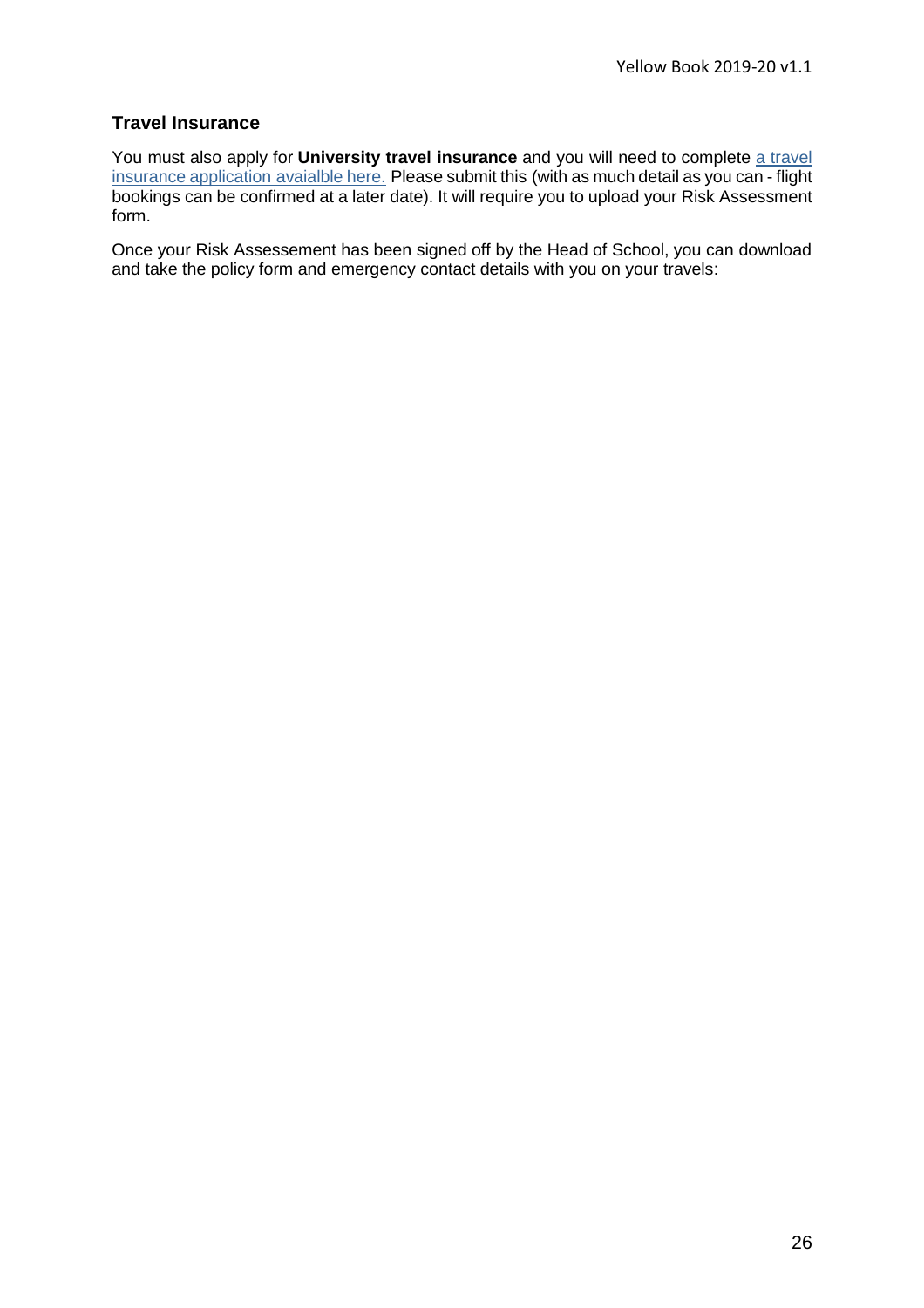## <span id="page-26-0"></span>**9. Plagiarism**

#### **Academic Integrity: Good Practice in Citation, and the Avoidance of Plagiarism**

If you are unclear about how to take notes or use web- sourced material properly, or what is acceptable practice when writing your essay, project report, dissertation etc, please ask for advice from your tutor. The most up-to-date advice and information about plagiarism and how to avoid it is also available here at [www.ox.ac.uk/students/academic/goodpractice/](http://www.ox.ac.uk/students/academic/goodpractice/)

Section 5.4 of the Proctor and Assessors' Student Handbook (available here: [http://www.admin.ox.ac.uk/proctors/info/pam/\)](http://www.admin.ox.ac.uk/proctors/info/pam/) has the following statement about plagiarism:

*All students must carefully read Regulations 3, 4, 5 and 6 in the Proctors' Disciplinary Regulations for University Examinations, which make clear that:*

- *you must always indicate to the examiners when you have drawn on the work of others*
- *other people's original ideas and methods should be clearly distinguished from your own*
- *other people's words, illustrations, diagrams etc should be clearly indicated regardless of whether they are copied exactly, paraphrased, or adapted*
- *material you have previously submitted for examination, at this University or elsewhere, cannot be re-used unless specifically permitted in the special Subject Regulations.*

Failure to acknowledge your sources by clear citation and referencing constitutes plagiarism. The University reserves the right to use software applications to screen any individual's submitted work for matches either to published sources or to other submitted work. In some examinations, all candidates are asked to submit electronic copies of essays, dissertations etc for screening by 'Turnitin'. Any matches might indicate either plagiarism or collusion. Although you are encouraged to use electronic resources in academic work, you must remember that the plagiarism regulations apply to online material and other digital material just as much as they do to printed material.

The University's Education Committee has also produced and approved an extensive set of web pages, including new video resources on academic skills such as note-taking and time management. These can be found via<http://www.ox.ac.uk/students/academic/guidance/skills>

The University has also invested in a new Plagiarism Awareness online course [\(https://weblearn.ox.ac.uk/portal/hierarchy/skills/plag\)](https://weblearn.ox.ac.uk/portal/hierarchy/skills/plag) which you are strongly advised to complete early in your course of studies.

If University examiners believe that material submitted by a candidate may be plagiarised, they will refer the matter to the Proctors. The Proctors will suspend a student's examination while they fully investigate such cases (this can include interviewing the student). If they consider that a breach of the disciplinary regulations has occurred, the Proctors are empowered to refer the matter to the Student Disciplinary Panel. Where plagiarism is proven, it will be dealt with severely: in the most extreme cases, this can result in the student's career at Oxford being ended by expulsion from the University.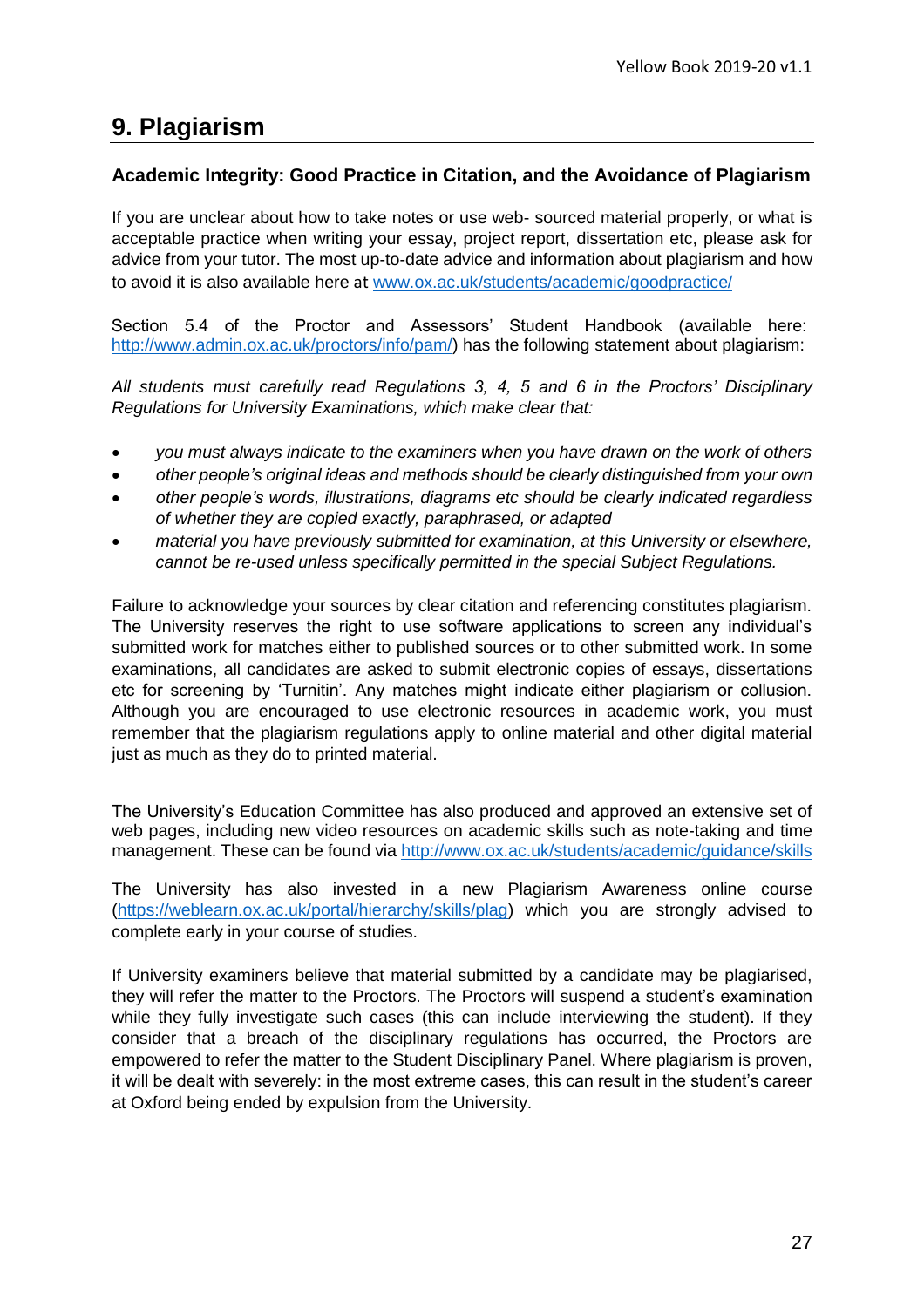## <span id="page-27-0"></span>**10. Audio Recording of Lectures**

The Standing Committee acknowledges that students may wish to record teaching sessions to support their learning. This practice may be used to supplement students' lecture experiences and help them to concentrate on actively participating in classes. The Standing Committee also recognizes that legal issues arise in relation to the recording of lectures, as students, staff and external parties have rights regarding their work and participation. Copyright and data protection laws are applicable whenever personal data is being processed, including where recording is being made of identifiable living individuals. This policy aims to protect the intellectual and privacy rights of individuals by setting out the conditions under which recording may occur and by specifying the consequences of breaching this policy.

#### **Definitions and Other Premises**

- 1. This policy applies to all students and staff involved in teaching and learning.
- 2. The term "recording" refers to audio recording alone. Video recording and photographs are not permitted.
- 3. The term "lecturer" refers to any University employee involved in teaching and learning.
- 4. This policy does not cover small group teaching (tutorial, seminar, student-led presentation, or other meetings). This policy sets out the conditions for recording lectures only.
- 5. Copyright does not belong to the student making the recording.
- 6. By recording identifiable living individuals, individuals are processing their personal data, which needs their consent.
- 7. Recorded lectures build on the value of the lecture and should not be seen as a replacement for lecture attendance.

#### **Permission to Record**

- 1. All students may record a lecture after the lecturer has granted them permission. There is no requirement for disabled students to seek permission additional to that already granted to them by virtue of their disability.
- 2. Permission to record a session is granted to a student on the understanding that no intellectual property right in the recording passes to the student.
- 3. Lecturers should normally give permission unless they have good reason not to: this includes, but is not limited to, the inclusion of sensitive material, the infringement of copyright, data protection or commercial intellectual property.
- 4. If the lecturer does not grant permission, then an alternative format may be provided when feasible and deemed to be an appropriate adjustment (e.g. transcript of the lecture).
- 5. When permission has been granted to record the lecture, the lecturer should tell all the students that permission has been granted.
- 6. The method of recording should be discrete and not intrusive.
- 7. The Standing Committee regards making lecture slides available through Weblearn (with or without audio) as good practice
- 8. Permission to record may not be given, at the lecturer's discretion, if the recording is available by podcast or other method on the web.
- 9. Students cannot record on behalf of others, except in the case of properly designated note-takers for disabled students.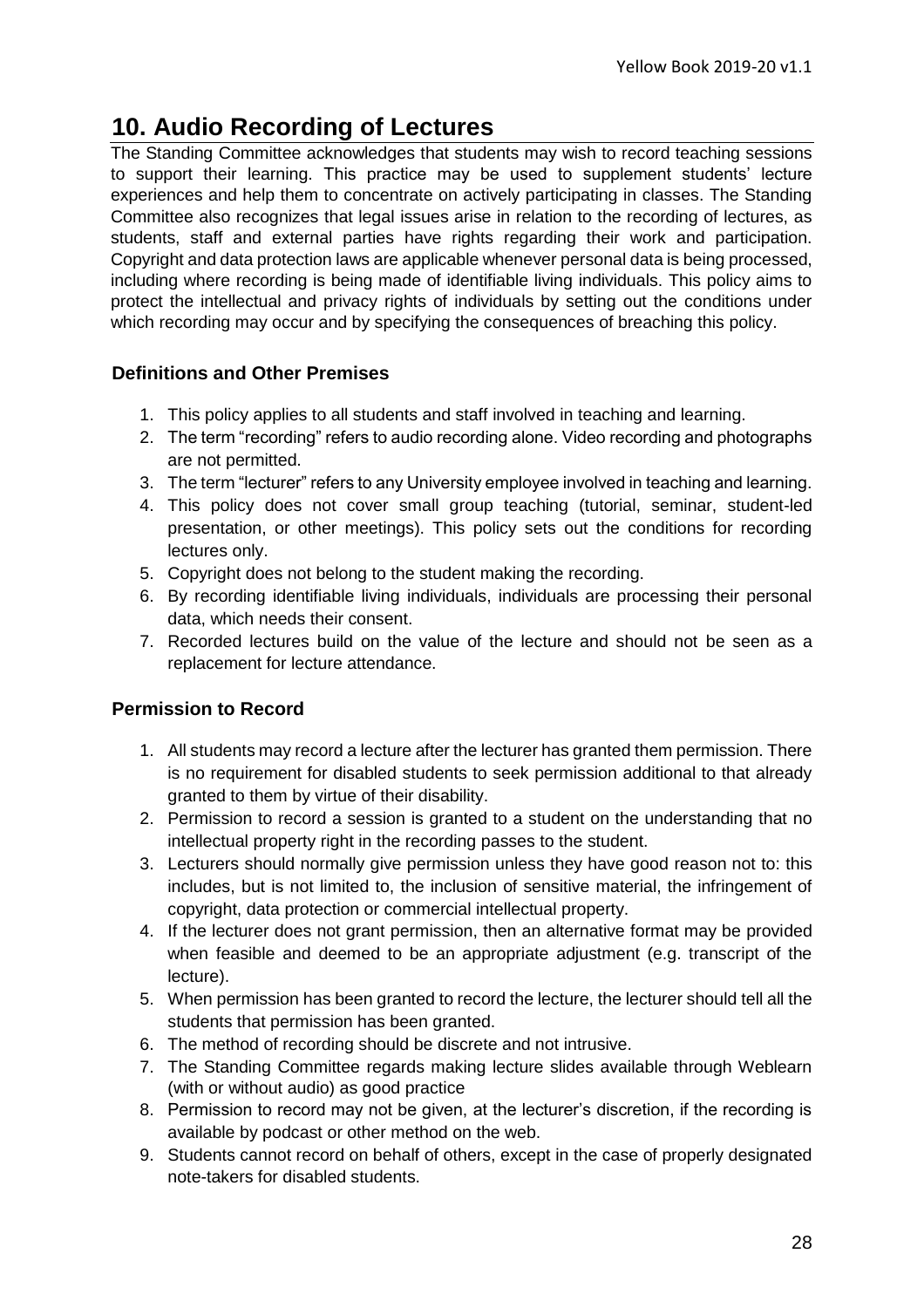## <span id="page-28-0"></span>**11. Equality and Diversity Unit**

The **Equality and Diversity Unit** promotes equality, values diversity and supports departments/faculties and colleges in maintaining a working, learning and social environment in which the rights and dignity of all members of the university community are respected. It aims to ensure that no student will be treated less favourably on the grounds of age, disability, gender, gender reassignment, marriage and civil partnership, pregnancy and maternity, race, religion and/or belief, and sexual orientation. For more information on the networks and activities the Unit supports, visit: [www.admin.ox.ac.uk/eop/.T](http://www.admin.ox.ac.uk/eop/)hese include:

- LGBT Staff Network (staff and graduate students)
- Race Equality Network (staff and students)
- Oxford Women's Network (staff and students)
- **LGBT History Month**
- Black History Month

The Equality and Diversity Unit supports a network of over 300 harassment advisors in departments/faculties and colleges and a central Harassment Advisory Service. For more information on the University's Harassment and Bullying policy and the support available for students visit:<http://www.admin.ox.ac.uk/eop/harassmentadvice/>

The Disability Advisory Service (DAS) can provide information, advice and guidance on the way in which a particular disability may impact on a your student experience at the University and assist with organising disability-related study support. For more information visit: <http://www.ox.ac.uk/students/shw/das/>

The Counselling Service is here to help you address personal or emotional problems that get in the way of having a good experience at Oxford and realising your full academic and personal potential. They offer a free and confidential service. For more information visit: <http://www.ox.ac.uk/students/shw/counselling/>

A range of services led by students are available to help provide support to other students, peer support, OUSU Student Advice Service and Nightline. For more information visit: <http://www.ox.ac.uk/students/shw/peer/>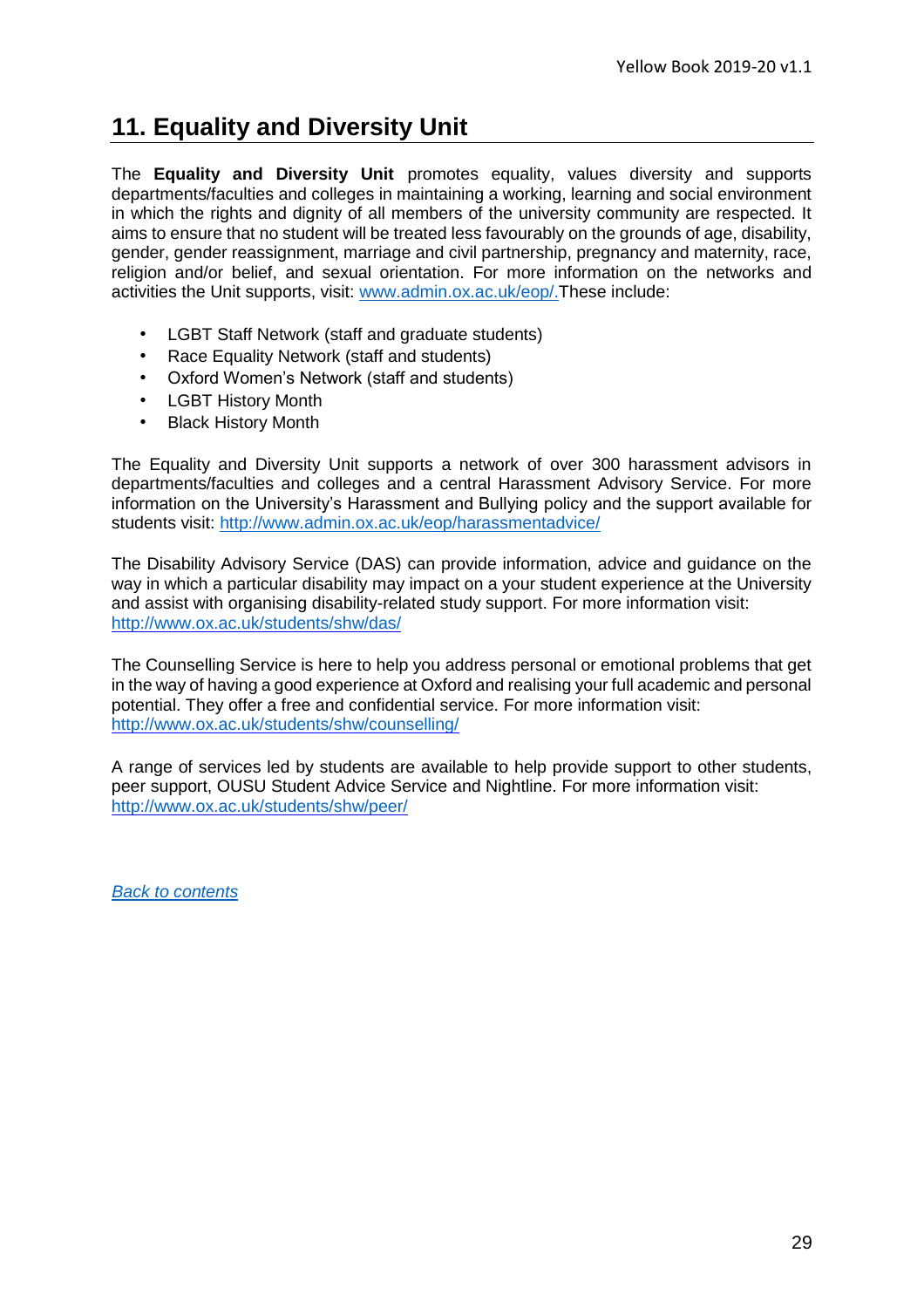## <span id="page-29-0"></span>**12. Student representation in the department**

An **Undergraduate Representative** (elected by ballot at the end of each Trinity Term) attends meetings of the Standing Committee for Archaeology and Anthropology, School Board and the Committee for the School of Archaeology.

The Undergraduate Representative convenes and chairs the **Student Liaison Meetings**, scheduled once a term, which provides an informal setting for discussion of a wide range of topics. The Chairman of the Standing Committee is invited to attend.

**Feedback** is an important aspect of ongoing course development. Feedback is a important aspect of ongoing course development. Students will be given the opportunity to respond and provide feedback to the lecture courses they receive. It is hoped to move this to an online format this year however a sample questionnaire is provided on the following page by way of example. Responses are anonymous and comments are circulated to members of the Standing Committee/Course co-ordinators.

Contact: [ugrep@arch.ox.ac.uk](mailto:ugrep@arch.ox.ac.uk)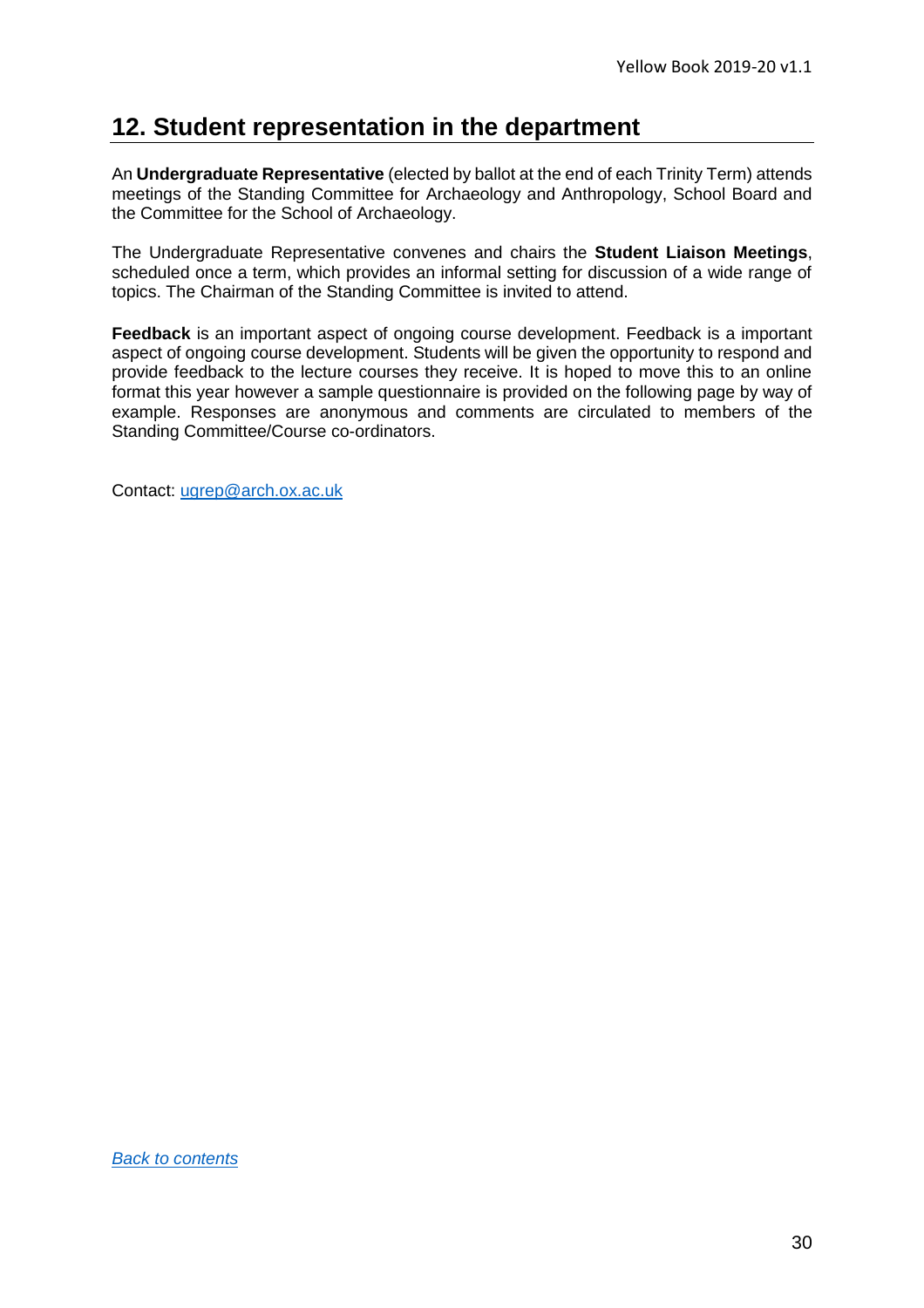## <span id="page-30-0"></span>**13. Complaints**

The procedures adopted by the Proctors in relation to complaints and academic appeals are described on the Proctors' webpage:

[http://www.proctors.ox.ac.uk/complaintsandacademicappeals/](http://www.proctors.ox.ac.uk/complaintsandacademicappeals), the Student Handbook [\(http://www.proctors.ox.ac.uk/handbook/handbook/\)](http://www.proctors.ox.ac.uk/handbook/handbook/) and the relevant Council regulations (<http://www.admin.ox.ac.uk/statutes/>).

Students should also be aware that the University has procedures in place for hearing and acting on complaints of any sort and all students are referred to the Proctors' and Assessor's handbook *Essential Information for Students* for advice in these matters.

Many sources of advice are available within colleges, within faculties/departments and from bodies like the Student Advice Service provided by OUSU or the Counselling Service. Oxford Nightline, a confidential listening and information service run for students by students, is open 8pm until 8am from Noughth to Ninth Week each term. Students can phone (2)70270 or visit at 16 Wellington Square.

The Standing Committee, Course Co-ordinators and College Tutors do their best to ensure that the organisation and teaching of the course are carried out in an efficient, friendly and productive way, but all are aware that problems can occur and that there are a number of ways in which dissatisfactions can arise. General areas of concern about provision affecting students as a whole should be raised via the Undergraduate Represenative on the faculty/deparment's committees.

If your concern or complaint relates to teaching or other provision made by the department (i.e. lectures/practical classes/seminars), then you should raise it with your College Tutor or the course co-ordinator. If your concern or complaint relates to teaching arranged by your College (i.e. tutorials), then you should raise it with your College Tutor**. The Standing Committee cannot intervene in the arrangement of College-based teaching.**

If the problem is with the College Tutor/Director of Studies, you should first turn to authorities within the college. In every college it is the concern of the Senior Tutor that subjects are well looked after, and if you believe that not to be the case with Archaeology and Anthropology in your college it is important that the Senior Tutor in the college be made aware of that. If the Senior Tutor is unable or unwilling to help then it may help to turn to the Chairman or Secretary of the Standing Committee for Archaeology and Anthropology; they will certainly be able to advise you on how reasonable/unreasonable your complaint is, and they may be able to intervene, although once again it is important to remember that the Standing Committee has no status within colleges.

In matters of harassment a special procedure applies. The University regards harassment as unacceptable. Harassment is defined as unwarranted behaviour which disrupts your work, reduces your quality of life or creates an offensive working or social environment; it includes bullying, verbal or physical abuse, unwelcome sexual advances or other hostile acts or expressions relating to your sex, sexual orientation, religion. Harassment is a University Offence for which penalties range from reprimand to expulsion. Colleges have and advertise the existence of harassment advisers and the Standing Committee also appoints advisers *(currently Professor C. Gosden, Institute of Archaeology, tel. (2)88012).* The University has also created an Advisory Panel of Senior Members appointed by the Proctors. This panel is responsible for supporting, coordinating and monitoring the effectiveness of the University's arrangements for dealing with harassment, but you may approach also members of this panel directly on (2)70760, a number specially designated for this purpose.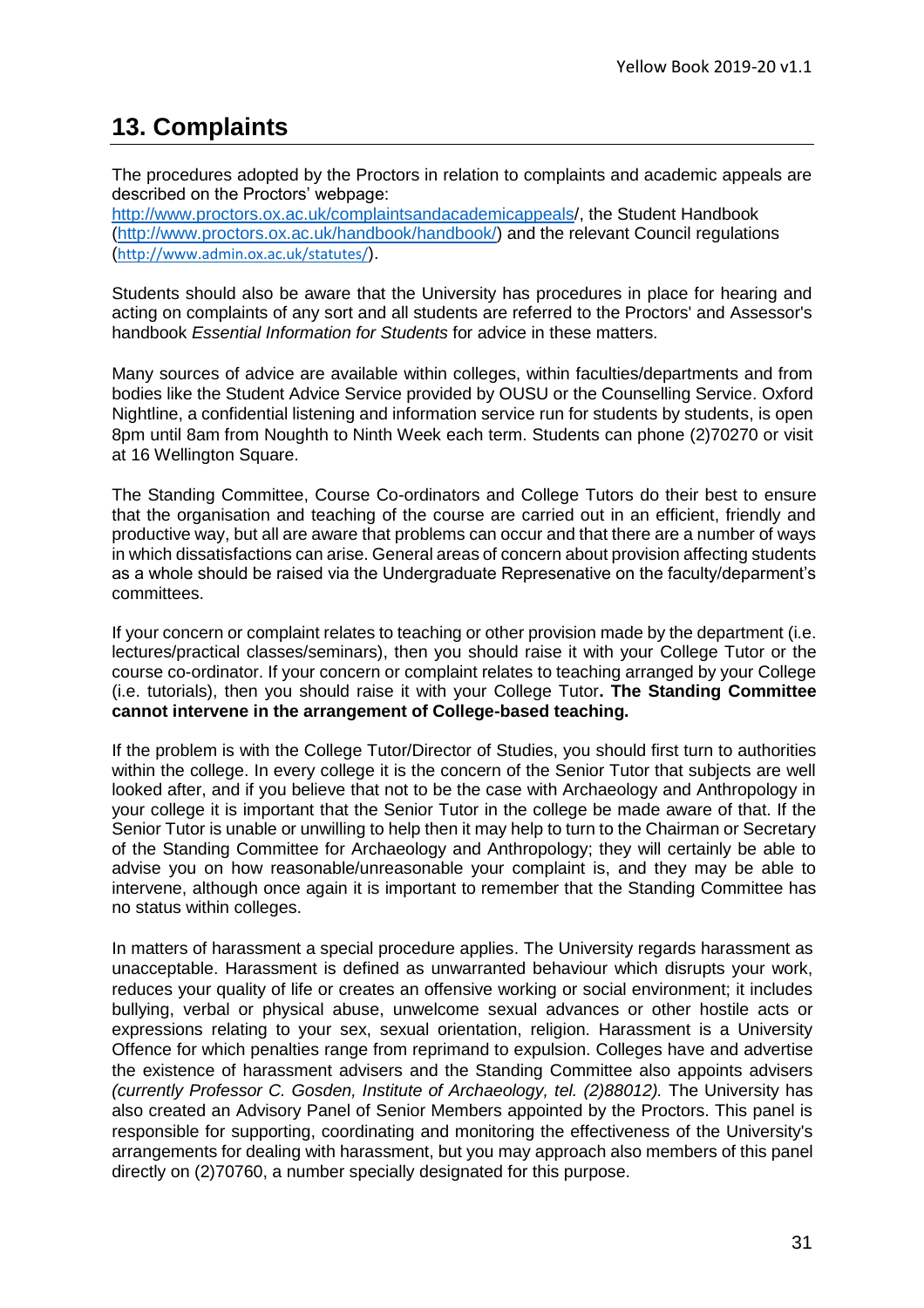## <span id="page-31-0"></span>**14. Work Experience and Career Development**

Archaeology and anthropology open a wide range of careers to graduates. It is anticipated that some will go on to do further study and research in one or other of the disciplines, to become the professional archaeologists and anthropologists of the future. There are increasing opportunities both in the public and private sectors in heritage management, museum curation and education, regional archaeological services, development work both in Europe and overseas, and in the media, as well as in areas such as advertising, marketing and community relations.

The **University Careers Service** [\(www.careers.ox.ac.uk](http://www.careers.ox.ac.uk/) ) is open to all students from the beginning of your study. The service is useful for identifying work experience or vacation jobs, and whether you have a clear idea of future career possibilities or not it is worth familiarizing yourself with the wide range of advice and events on offer.

As both Oxford and our university have such a rich cultural life, there are many varied opportunities to build experience, including exclusive opportunities for our BA Archaeology and Anthropology students. For example

- As a student at Oxford you can apply to one of [five internship programmes](http://www.careers.ox.ac.uk/about-the-internship-office/) which provide research and professional work experience placements exclusively to Oxford students, with adjunct funding and support.
- Apply to the internships at the Ashmolean Museum (offered exclusively to students taking the BA in Arch & Anth)
- Apply to the internships at the [School of Archaeology Archives](https://archaeologyarchivesoxford.wordpress.com/) which tell the story of archaeology from the late 19th century onwards through the books, maps, plans, notes, pictures, photographs, drawings, letters, and paraphernalia of archaeologists.
- Join a community project. Start by exploring [www.oxonarts.info](http://www.oxonarts.info/)
- Interested in making documentaries? Explore the [Oxford Broadcasting Association](https://ousu.org/organisation/7440/) to work on student films
- Interested in working in museums or galleries? Sign up for volunteering at [www.museums.ox.ac.uk](http://www.museums.ox.ac.uk/volunteers)
- Get involved with [Oxford Preservation Trust projects](http://www.oxfordpreservation.org.uk/) locally.
- Confident at IT skills such as blogging and website design? Then why not think about creating a heritage-style 'audio guide' for visitors to your college or a record of street art in Oxford? Don't know how to build a website or an app? Just ask [Lynda.com](http://help.it.ox.ac.uk/courses/lynda/index) and sign in with your Single Sign-on to access hundreds of 'how-to', bite-size video tutorials.
- Become a non-accredited member (student/affiliate) of the CIfA [Chartered Institute for](http://www.archaeologists.net/join/individual)  [Archaeologists](http://www.archaeologists.net/join/individual)
- Volunteer or apply to be an intern at the [Royal Anthropological Institute](https://www.therai.org.uk/about-the-rai/getting-involved)